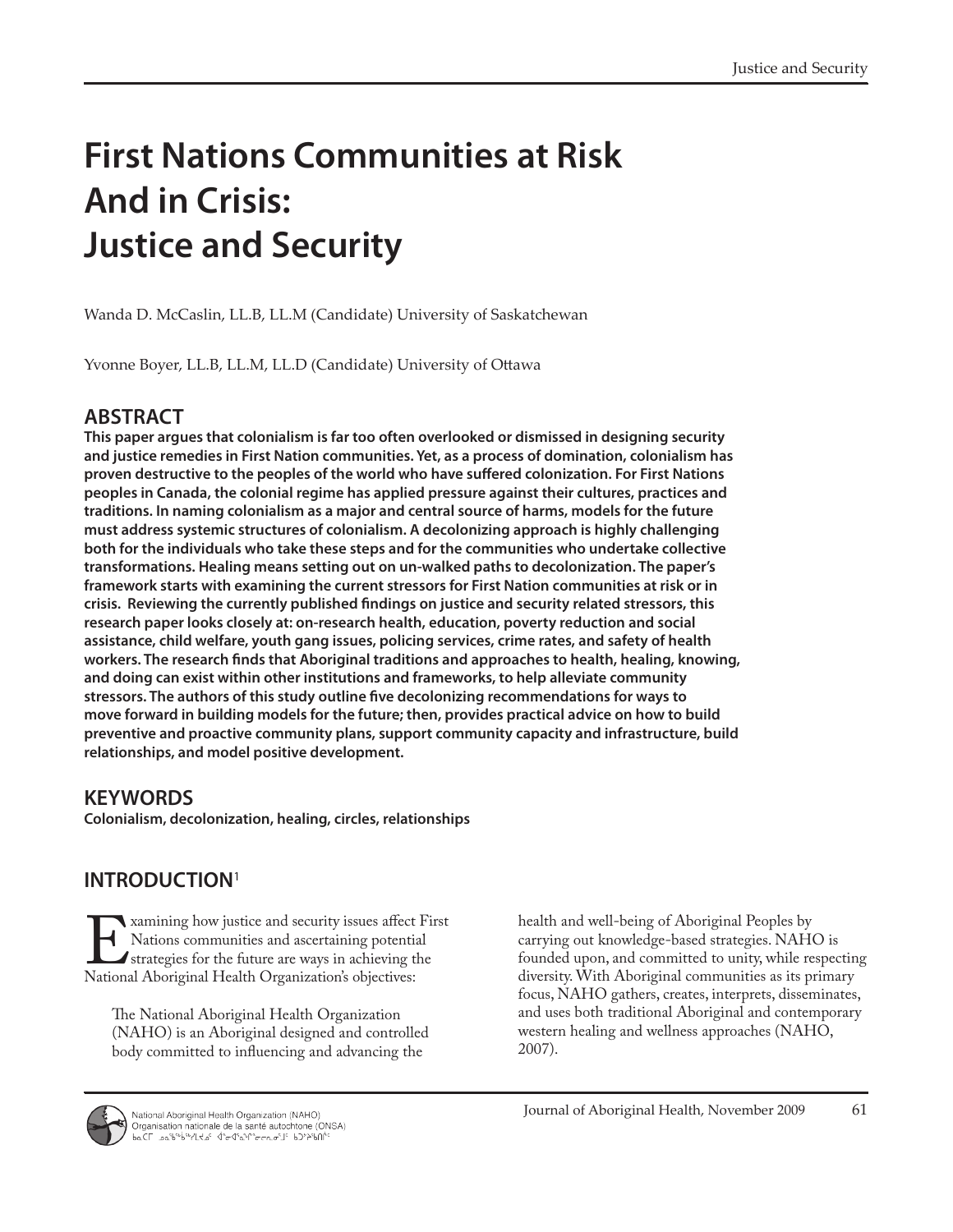This paper examines the stressors for First Nation communities at risk or in crisis with a focus on canvassing determinants of health including: poverty, child welfare, youth gangs, policing, and domestic violence. It provides some principles that could guide strategies in developing decolonizing processes and methods that create opportunities for long term sustainable initiatives within a culturally relevant framework for First Nation communities. With this commitment to positive change there are opportunities for creating healthy, just and safe communities in Canada. This requires leadership but also sustainable planning based on inclusion, integration and shared responsibilities. Putting things right in at risk or in crisis First Nations communities is a complex and challenging task. Incidences of violence have become commonplace in many communities. Statistics show that First Nations young people in Canada are more likely to become involved in gangs, to have higher rates of suicide than non-Aboriginal youth, to be unemployed or underemployed, and to come into contact with the western justice system. They are less likely to complete high school or form long-term, healthy, intimate relationships. High rates of physical and sexual abuse against Aboriginal women and children, high rates of unemployment, low rates of education, and disproportionate rates of conflict with the law are some of the common community dysfunctions which are inter-generational. Faced with these challenges, communities struggle to move forward in positive and rewarding ways.

Through the struggles some communities have experienced healing ways, relationship building and social, political and economic developments – these are all critical steps toward successful intervention of community dysfunction. Examples such as Hollow Water, a First Nation community that initiated an indigenous circle process as a way to respond to the harms within their community, provide a roadmap toward a new way of doing justice. Circles bring together whole families, both members who have harmed and who have been harmed, to find a way to respond and make communities stronger out the other side. Relative to the Euro-based colonial model, healing the spiritual, emotional, and mental anguish is a "new" but "old" way of living, but forging a new/old life for communities by undertaking healing work can be tough. Restoring and reclaiming culture and restoring unhealthy relationships to good ways are extremely challenging, both for the individuals who take these steps and for the communities who undertake collective transformations. Healing means setting out on un-walked paths to decolonization. Small changes to the status quo do not bring the healing transformations that First Nations need. These transformations require new patterns of thinking, acting and

behaving that honour and respect First Nations cultures and traditions.

If new strategies and transformative efforts have hope of making things better, there must be a concerted and concentrated approach to develop strategies for change. In the last 20 years, there has been some movement toward developing positive relationships with the Aboriginal people of Canada. For example, in 2008, Prime Minister Stephen Harper apologized to Aboriginal peoples for forcing their children to attend Residential Schools. As well, the system has made some headway by using more healing and restorative practices, which strengthen relationships and creates a deeper understanding of what is going on. We need to build upon these positive developments in seeking new transformations. Without question, any changes that make a system more inclusive, less harsh and more accommodating are welcome. For those in crisis, even the slightest easing of colonial force becomes a lifeline. Such measures are, however, only a small step on the path to addressing the harms done to Aboriginal peoples. Much more must be done.

Understandings of colonialism suggest that it is a process of domination that has proven destructive to the many colonized people of the world. For First Nations peoples in Canada, the effect was a colonial regime applying pressure against their cultures, practices and traditions. In naming colonialism as a major and central source of harm, we do not intend to blame any individuals or otherwise. What we are seeking to understand is the systemic structures of colonialism that operates in ways that are antithetical to Aboriginal knowledge, teachings and ways of life. This creates opportunities to move toward decolonization methodologies and strategies. The current realities that First Nations face cannot be appropriately understood, much less constructively addressed, unless these root causes in colonialism are named. Our purpose in stating the full extent of harm that colonialism has caused, therefore, is not to widen the gap between peoples working toward healing the harms, but to assess the situation with sufficient accuracy so that we can, together, find viable solutions.

Remedying communities at risk or in crisis requires collective, personal, economic, social, and political strategies that address the root causes of harm and is grounded upon transformative initiatives that accord appropriate respect toward First Nations traditions, practices and cultures. Anything less will keep the same power structures in place and maintain the status quo dysfunctions. This paper relies upon two premises: l) that addressing the crisis in communities must begin with recognizing the root cause of harms, colonization. Peeling away the layers about this

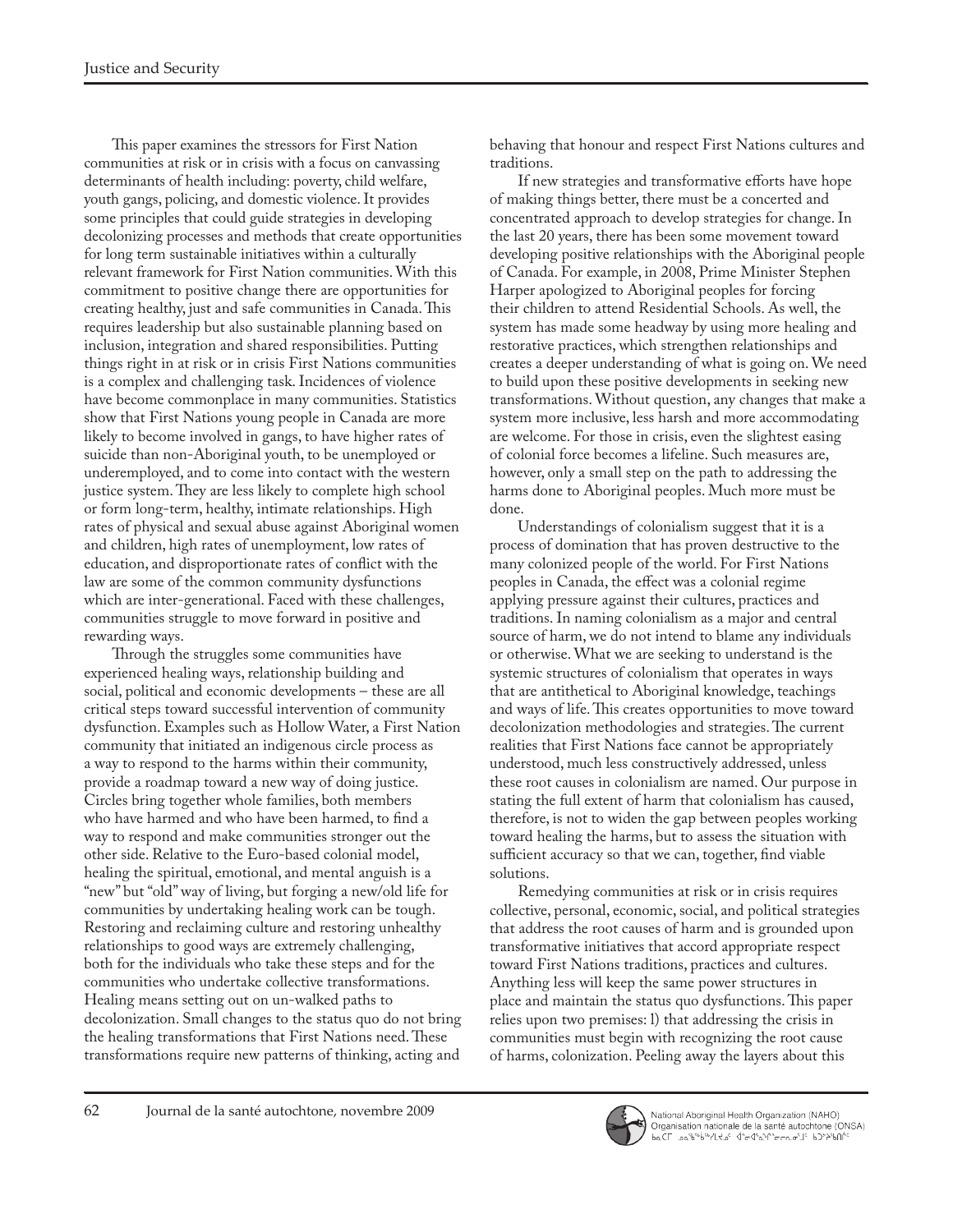truth requires that we examine stressors in the communities so we can begin to understand the breadth and depth of the issues, and 2) that taking more holistic inclusive approaches in reforms reflect the values and principles of First Nation cultures and will improve the quality of safety and security for First Nations people.

The objective of this research paper is to review current literature findings on justice and security related stressors and strategies for First Nation communities at risk or in crisis and build upon the current processes to provide principles or models for the future. This paper adopts an Aboriginal perspective of the importance in approaching issues through consensus building in developing its analysis and recommendations. This perspective asks the current literature: what are the determinants of health and current realities of First Nation Communities? What are the healing strategies currently implemented? Are there any potential policy and legal issues or gaps that exist? This paper provides a list of key findings, conclusions and actions for supporting long term enhanced opportunities for First Nation communities to enter into positive long term sustainable partnerships and initiatives. The paper seeks to provide a comprehensive list of recommendations for concrete actions that can be taken by a First Nation community (with or without outside assistance) to address justice and security related issues affecting the community. This is achieved by first understanding the full extent of colonial harms within communities, and individually.

To this end, Part 1 provides a brief synopsis of colonization approaches and its potential continuing impact on an ever growing and diverse First Nation population. Part 2 offers a summary of the literature review on determinates of health for First Nation communities and connections to the healing approaches in various community initiatives. Part 3 highlights successful principles of animating First Nations and underscores the recognition and building up of principle initiatives. Part 4 provides a road map of moving forward and offers suggestions of opportunities and recommendations of action strategies. De-colonization goals, traditional knowledge and strategies of success provide the backdrop to recommendations and points toward potential action plans.

# **Part 1 First Nation Communities**

### **1.1 Colonization and Communities**

First Nations people in Canada continue to suffer from the onslaught of colonization and imperialism in communities. From the time of contact onward, First Nations people have been traumatized by racism and attacks on their culture. This is recognized by many reports including the 1996 Royal Commission of Aboriginal Peoples:

Policies of domination and assimilation battered Aboriginal institutions, sometimes to the point of collapse. Poverty, ill health and social disorganization grew worse. Aboriginal people struggled for survival as individuals, their nationhood erased from the public mind and almost forgotten by themselves (Vol. 3).

Many Canadians who are unfamiliar with this history continue to believe that telling the truth of it is not important in the grand scheme of today's society. This perspective sees truth telling as unnecessary, yet this view comes from a complete lack of awareness about what happened and continues to happen. Lack of knowledge of the colonial history creates a circle of denial that is perpetrated every day in Canada. This denial poses a constant challenge to First Nations communities as they struggle to move forward in positive ways in their healing journeys.

Truth telling, however, is a critical step in addressing stressors of crisis as it peels away layers of denial about harm and trauma, and it is the first step in the healing process. To understand the current harms and dysfunctions in First Nations communities, we need to understand the context of how they have come to be. In other words, we need to understand the devastation that colonization has caused to First Nations people and their communities to understand the full scope of what First Nations people face today.

At its first instance, colonization imposes a power imbalance, which it then maintains as the status quo. Everything is organized around securing a power advantage. In Canada, colonization provides the framework for enforcing the unbalanced power relations that exist between First Nations communities and the rest of Canadian society such as the steps for First Nations in reclaiming their resources, land and until recently the damages for the overarching cultural harms the Residential Schools levied by a national system (Backhouse, 1999). Professor Constance Backhouse (1999) articulates that:

It is essential to recognize that racism is located in the systems and structures that girded the legal system of Canada's past. Racism is not primarily manifest in isolated, idiosyncratic, and haphazard acts by individual actors who, from time to time, consciously intended to assert racial hierarchy over others. The roots of racilization run far deeper than individualized, intentional activities. Racism resonates through institutions, intellectual theory, popular culture, and law. … Racialized communities were denied the right to maintain their own identities, cultures, and spiritual beliefs (p. 15).

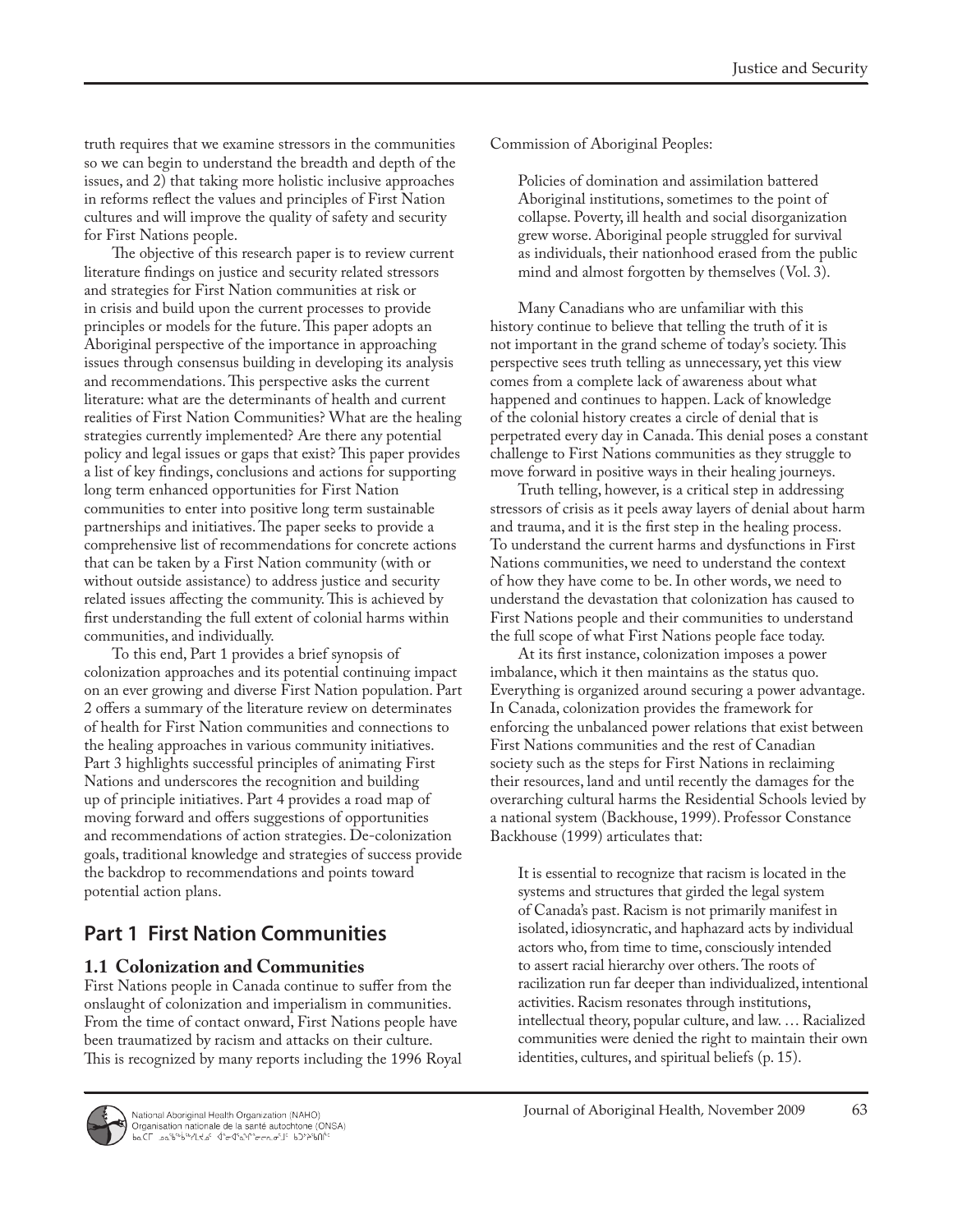When new ways of making things right are undertaken, there can be resistance and pull to confine change. For example, restorative justice offers many ways to reconcile people, but resistance to using these methods can be quick to surface. The moment difficulties arise, as they inevitably do whenever something is tried for the first time, rather than working to create a better approach, colonial approaches can use them as examples to prove the new method did not work. Instead of working through the resistance, it is easy to suggest how to make the new approach fit within the existing system, until we are back to square one. Layer by layer, innovative ideas are chipped away until the implemented end product is no longer able to achieve its transformative goals. The best and most sincere efforts to breathe life, dignity and equality into a system that is anchored in injustice and bias seem to fail. Worse, those very energies for change get co-opted.

Report after report document the inequity, harshness, bias, and unfairness of the colonial system toward those who are different. The Royal Commission on Aboriginal Peoples (1996) report is one of the most quoted and relied upon documents for telling the harsh truth about the impacts of colonization on Aboriginal peoples living in Canada. More recently, the *From Truth to Reconciliation: Transforming the Legacy of Residential Schools* research report by the Aboriginal Healing Foundation (2008) opened with the news that "Truth and reconciliation are new words in the vocabulary of Canadians speaking about our history and our future in this land" (p. 1). The collection of papers from leading Indigenous scholars asks readers "to follow a path that leads from truthtelling through the territory where the ongoing legacy of residential schools and colonialism is laid bare … in pursuit of justice and reconciliation" (p. 4).

For the first time, other Canadians have begun to listen. Unfortunately, principles of healing, reconciliation, restoration, land return, respect for diversity, and the celebration of languages and cultures were unfamiliar to many Canadians. Familiar sociological labels peppered conversations about First Nations people and culture: marginalized, vulnerable, in crisis, at risk, or incapacitated. While these terms may apply to far too many First Nations people and communities, they do not capture why First Nations conditions are so dire. Moreover, the dire conditions for many of the communities will continue to increase with its demographic population exploding.

# **1.2 Aboriginal and First Nations Growth Demographics in Canada**

### **i) Aboriginal Peoples**

More than one million people identify themselves as Aboriginal people in Canada. Many (about half) are under the age of 24. The Aboriginal population is getting younger and has grown by 45 per cent over the past decade. This is about six times faster than the eight per cent growth rate of non-Aboriginal Canadians (Statistics Canada, 2008c). Aboriginal people comprise 3.8 per cent of the total Canadian population, ranking second in the world. In comparison, the largest Aboriginal population is located in New Zealand with approximately 15 per cent of the total population. After Canada's percentage of 3.8, both Australia and the United States lag behind with Indigenous populations of approximately 2 per cent of their total population (DeSouza, 2008). In October 2008, Statistics Canada released the Aboriginal Children's Survey information for 2006. It collected information on children's health, sleep, nutrition, development, nurturing, child care, schooling, language, behaviour, and other activities. Aboriginal children are a growing segment in relation to all children in Canada (Statistics Canada, 2008a).

### **ii) First Nations Peoples**

On December 9, 2008, Statistics Canada released its newest findings about on-reserve First Nations people. The study covered issues of status, area of residence, age group, gender, and other selected demographics (cultural, labour force, education, and income characteristics) based on the 2006 Census (Statistics Canada, 2008c). The data is incomplete, since 22 Indian reserves and settlements were not covered properly by the 2006 census. Even so, the overall trends clearly show that approximately 50 per cent of First Nations people are less than 25 years of age. Similar to other provinces, it is important to note that approximately 15 per cent of Saskatchewan's population is Aboriginal and of that, roughly two-thirds were First Nations and one-third were Métis (Statistics Canada, 2008b).

If we rely on the Indian and Northern Affairs Canada (INAC) (2007) statistics of Historical Trends of the Indian Population from 1982–2007 (Figure 1 next page), 615 Indian Bands live in Canada. Their total registered Indian population numbers 778,050. This includes Aboriginal people living on reserve (410,889), on crown land (23,697) and off reserve (343,464) (Indian and Northern Affairs Canada, 2007).

Between 1982 and 2007, the registered Indian

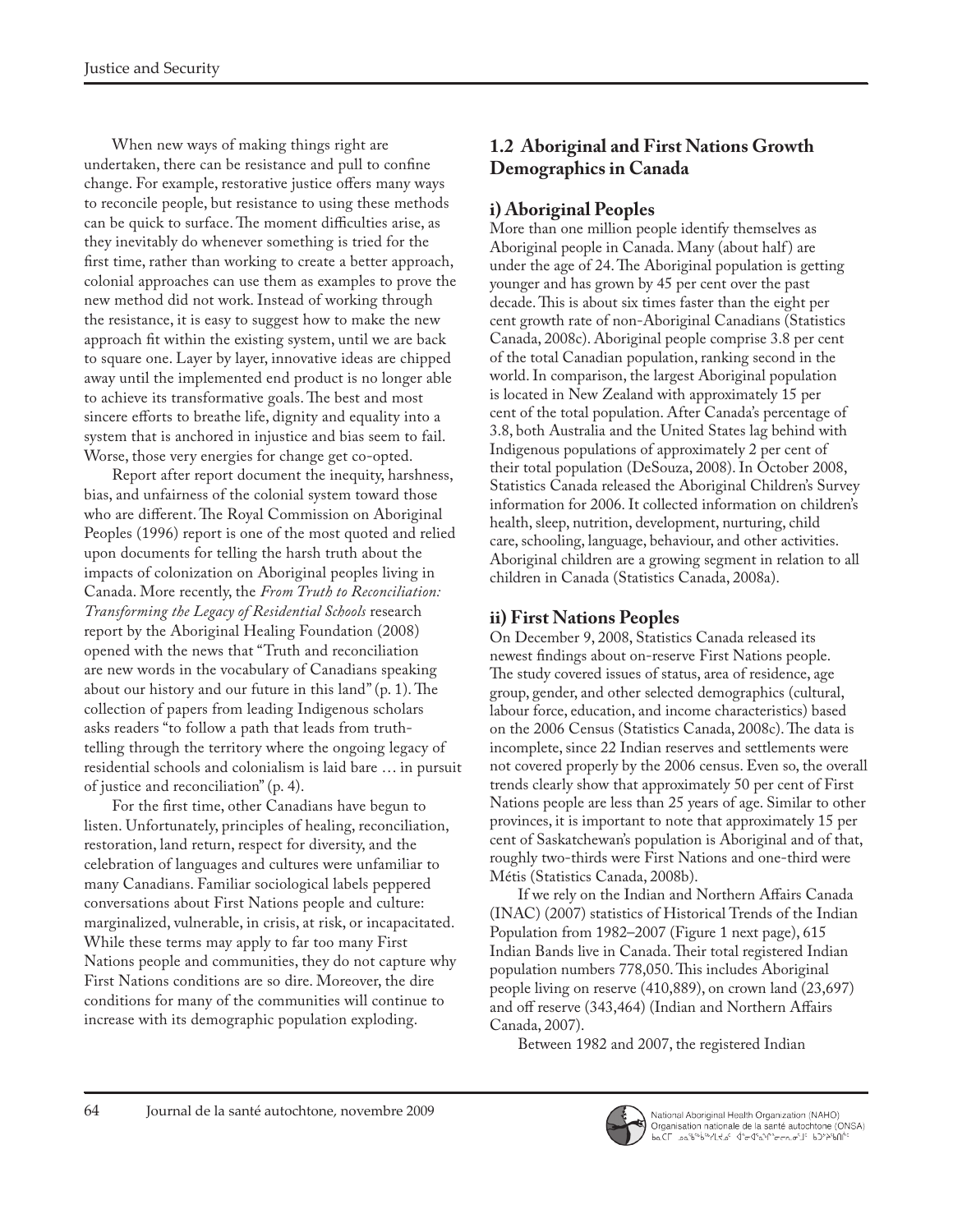population in Canada more than doubled, reaching over 778,000 in 2007. The First Nations population in Canada has increased by 29 per cent over the last ten years. During 1982 to 2007, Canada's population increased by 134 per cent with an average annual rate of growth for the period of 3 per cent. As of December 31, 2007, there were 117,015 Aboriginal people reinstated nationally, 58 per cent of whom were women. Of these, 18 per cent reside on reserve and crown land. The overall percentage of registered Indians residing on reserve or urban setting has changed between 1982 and 2007 but as noted in the chart (Figure 1), the actual population on reserve has almost doubled (Indian and Northern Affairs Canada, 2007).

These numbers are important for developing strategies of change in First Nations communities. These statistics tell us that First Nations communities are rapidly growing and its youth are the fastest growing section. These youthful community residents may be the untapped human resources

**Figure 1:**

Historical Trends- Registered Indian Population Canada 1982-2007

needed in addressing labour shortages forecasted for Canada's future. By understanding these population dynamics, the strategies for addressing at risk or in crisis factors through economic and educational developments are a possibility for positive initiatives in First Nations communities (Battiste, 2004a, b; Battiste & Henderson, 2005).

### **1.3 First Nations on Reserve Diversity**

First Nations are diverse both culturally and linguistically with more than 52 nations and 60 languages (Assembly of First Nations, 2008). Many of the Indian reserve communities are small in size with an average population under 1000. Many of these First Nations people serve on tribal councils where they work together to make a better life for themselves and their children through political and economic development initiatives. Each First Nation has its own land base, traditions, culture, and language (Henderson, 2006).

| Year | Number of First<br><b>Nations</b> | Total Registered<br>Indian Population | On Reserve | On Crown Land | Off Reserve |
|------|-----------------------------------|---------------------------------------|------------|---------------|-------------|
| 1982 | 577                               | 332,178                               | 210,779    | 24,861        | 96,538      |
| 1983 | 578                               | 341.968                               | 218.117    | 25.439        | 98.412      |
| 1984 | 581                               | 348,809                               | 223,169    | 25.539        | 100,101     |
| 1985 | 592                               | 360.241                               | 228,517    | 27,179        | 104,545     |
| 1986 | 592                               | 387,829                               | 235,642    | 28,545        | 123,642     |
| 1987 | 592                               | 415,898                               | 242,837    | 25,637        | 147,424     |
| 1988 | 593                               | 443.884                               | 254,074    | 19,692        | 170,118     |
| 1989 | 596                               | 466,337                               | 260,760    | 18,911        | 186,666     |
| 1990 | 601                               | 490.178                               | 273.992    | 19.212        | 196.974     |
| 1991 | 603                               | 511,791                               | 284.649    | 20,110        | 207,032     |
| 1992 | 604                               | 533,461                               | 295,032    | 20,631        | 217,798     |
| 1993 | 605                               | 553,316                               | 305,247    | 21,197        | 226,872     |
| 1994 | 607                               | 573,657                               | 314,843    | 21,800        | 237,014     |
| 1995 | 608                               | 593.050                               | 325.453    | 22,466        | 245,131     |
| 1996 | 609                               | 610,874                               | 331,289    | 23,080        | 256,505     |
| 1997 | 608                               | 627.435                               | 341,825    | 23,981        | 261,629     |
| 1998 | 609                               | 642,414                               | 351,671    | 24,056        | 266,687     |
| 1999 | 610                               | 659,890                               | 360,707    | 24,071        | 275,112     |
| 2000 | 612                               | 675,499                               | 368,556    | 23,437        | 283,506     |
| 2001 | 612                               | 690.101                               | 373,121    | 23.567        | 293,413     |
| 2002 | 614                               | 704,851                               | 380,067    | 23,270        | 301,514     |
| 2003 | 614                               | 719,496                               | 386,605    | 23,066        | 309,825     |
| 2004 | 614                               | 733,626                               | 391,459    | 23,963        | 318,204     |
| 2005 | 615                               | 748,371                               | 397,980    | 24,203        | 326,188     |
| 2006 | 615                               | 763.555                               | 404,117    | 24,329        | 335,109     |
| 2007 | 615                               | 778,050                               | 410,889    | 23,697        | 343,464     |

Prepared By: Socio-Economic and Demographic Statistics Section, data from Indian Register, 1982-2007 as at December

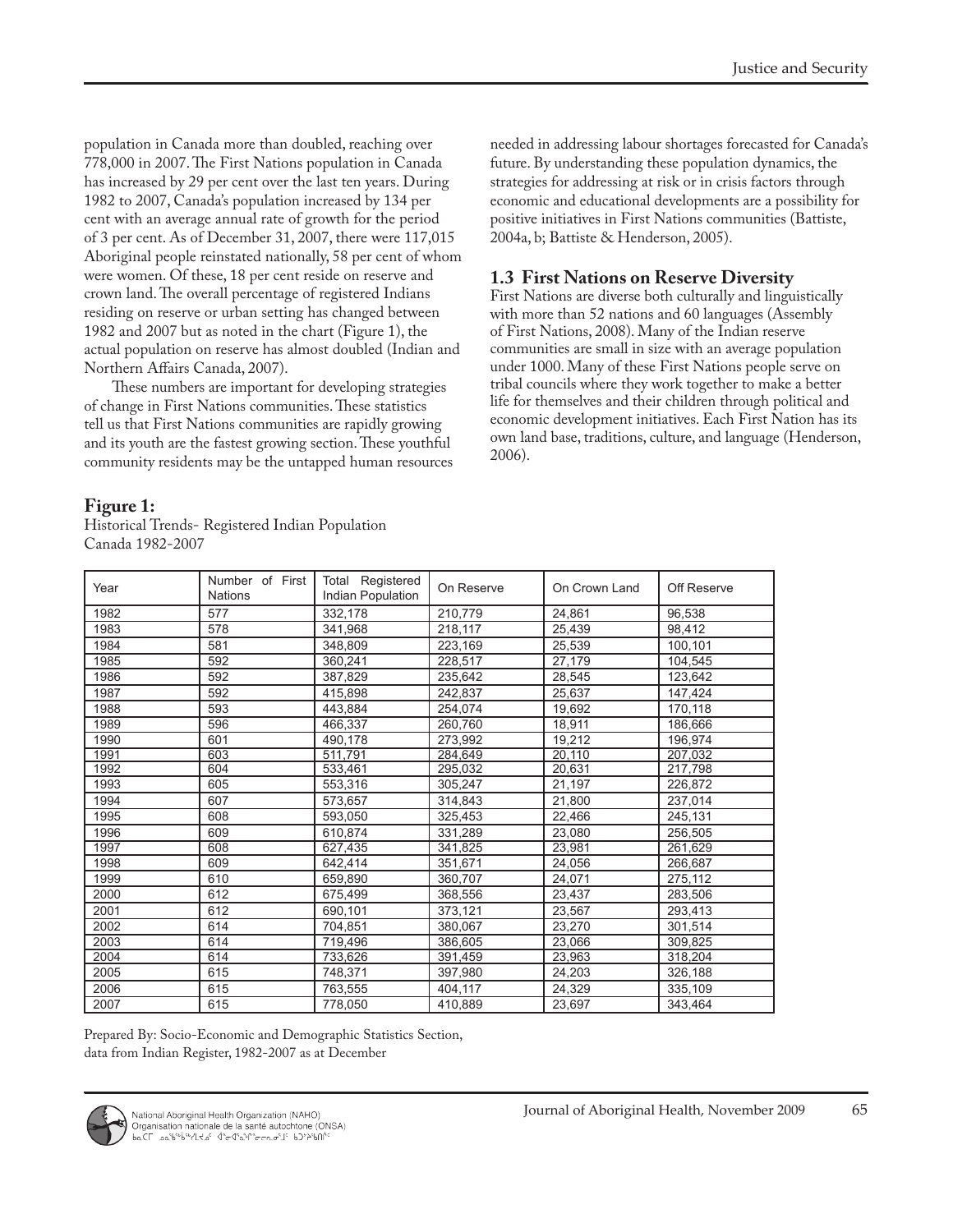First Nations bring different histories, relationships, cultures, and perspectives to their healing work. Given this rich tapestry of wisdom, there is no single "template for the future" that all First Nations communities should follow. Indeed, the belief that there is one magic solution for all is a major reason why so many at risk or in crisis responses fail.

When a program or method seems to be helping one First Nations community—even in a small and pitiful way—a first response is to farm it out to all the other First Nations: "We discovered what works!" But when it doesn't achieve it's hoped for goals, too often it can be viewed that the First Nation community was not "as active" or "as progressive" as the successful model.

The Aboriginal Healing Foundation (2006) expressed that the healing process is complex and must address the "history of trauma and dislocation experienced over generations in multiple dimensions of Aboriginal peoples' lives" (p. 147). Healing has to start with recognizing this context in all its implications. Acknowledging the full scope of harm and its causes lays the foundation of understanding what is needed to develop a good approach toward healing in every community (Aboriginal Healing Foundation. 2006). Otherwise, it would be like a doctor trying to fix symptoms without understanding the systemic cause. For this reason, it is important to understand the literature of current at risk and crisis factors to begin to accept that new actions and changes are needed by all to make a difference.

# **Part 2 Literature Review of First Nation Communities at Risk or in Crisis**

A body of literature is growing both on the historical context and its impact on Aboriginal peoples, and provides recognition of the history and ongoing legacy of harm. This literature provides a framework for setting out principles and possible models for developing future policies. Most importantly, the literature examined offers a context that can focus our efforts in encouraging and building upon positive approaches, thereby reducing the pressures that push far too many First Nations communities into risk or crisis.

Of course, a review of this nature continually develops. Many people and agencies are taking positive steps every day toward transforming the old ways. As well, more information on the serious social and economic conditions facing First Nations communities is being published on a regular basis.

# **2.1 Circumstances for First Nation**

### **Communities**

The literature suggests that steps toward decolonization help communities resist factors that trigger crisis or place them at risk for future crisis. When crises or risk of crises arise, the response must be framed by an understanding of the First Nations context: the culture, the history, colonization, the nationhood of the people, and how their ways have been appropriated to serve the colonizing agenda. Policy and decision makers need to understand this context if they hope to work together to develop initiatives that will actually strengthen First Nation communities and not do more damage.

Peeling away the layers of colonization in the system and in ourselves is no easy task. Colonization is now like the air we breathe or the water we swim in; it is so pervasive and normalized that, for many, it has become functionally invisible. We are thoroughly acculturated to accept the colonial set-up as just the way it is. The educational, social assistance, child welfare, and numerous other systems have installed colonial categories in our minds and inculcated colonial behaviours. Even to be aware of colonialism—to notice it when before it was unnoticed—represents a huge step. Aboriginal and non-Aboriginals have been subjected to colonial programming. Some groups' colonialism privileges, while others it oppresses and impoverishes, but all are molded by its influence. There is no objection to the unseen facets of colonialism for those that it privileges. They are comfortable with assuming that the good things in life that they enjoy came to them through their own industriousness, hard work and good sense. Many do work hard, using their extensive educations to earn a good income. But the systemic dimensions of their success go largely unacknowledged.

Those whom colonialism impoverishes, do object to colonialism's influence. For them, it is not unseen. They are not comfortable with the assumption that their suffering is due to their presumed lack of industriousness, hard work and good sense. For one thing, many work as hard if not much harder than those whom the system privileges. Many struggle to preserve who they are in the face of a political, economic and social system that denies a person core values—respect, fair and equitable treatment, and the basic human rights of coexistence. Previous reports such as the Royal Commission on Aboriginal Peoples (1996), the Manitoba Justice Inquiry (Hamilton & Sinclair, 1991), the Report of the Ipperwash Inquiry (Linden, 2007), Inquiry into the Death of Neil Stonechild (Wright, 2004), Stolen Sisters Report (Amnesty International, 2004), the Commission on First Nations and Métis Peoples and

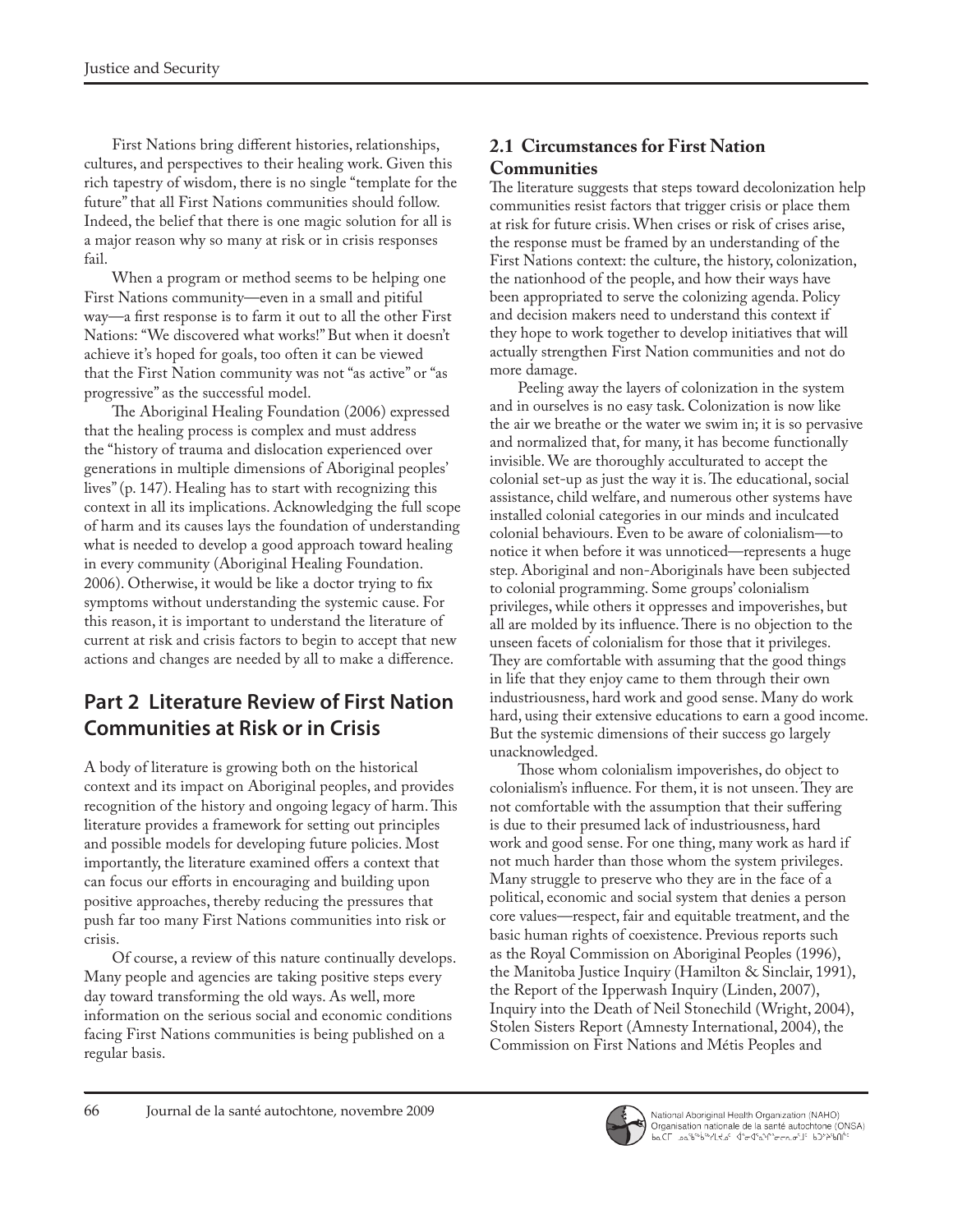Justice Reform (Saskatchewan, 2004), and other studies all conducted extensive research on these issues.

From these reports, it becomes clear that justice and security requires building relationships of respect with first steps: refusing to accept the status quo and colonial conditions in communities. If we fail to address this root cause, then we soon become complicit in perpetrating the very harms we want to mend. That being so, and given the realities of First Nations communities at risk or in crisis – our challenge is to find paths from where we are to where we want to be. And to do this, we must first understand the current realities of First Nations communities at risk or in crisis.

### **On Reserve Health**

Generally, the health of First Nations people is significantly poorer than that of other Canadians. This health crisis takes many forms: higher rates of diabetes, heart and circulatory disease, fetal alcohol syndrome, infant mortality, injury, pertussis, rubella, tuberculosis, shigellosis, respiratory diseases, STDs, mental health disorders, lower rates of life expectancy, lower birth weights, as well as extraordinarily high and increasing rates of suicide, particularly among Aboriginal youth (Health Canada, 2008).

Although, the life expectancy of registered Indians has increased over the years (see Figure 2 below), Health Canada (2005) reports that First Nations people continue to die at a higher rate, and at a younger age than the general Canadian population.

Health Canada's (2001) report, *A Statistical Profile on the Health of First Nations in Canada for the Year 2000,* provides extensive information about the health of First Nations people. For example:

- In 2000, the First Nation **birth rate** was 23.4 births per 1,000 people—more than twice the Canadian rate. One in five First Nation births involved teenaged mothers. By contrast, far fewer births occurred among Canadian teen women overall (5.6 per cent).
- In 2000, the **infant mortality rate** for First Nations was 6.4 deaths per 1,000 live births. This is 16 per cent higher than the Canadian rate of 5.5 deaths per 1,000 live births. The First Nation rate however, has been falling steadily since 1979, when it was 27.6 deaths per 1,000 live births.
- First Nations and Canadian populations had similar rates of **low birth weight births** in 2000. However, almost twice as many First Nation babies were classified as having a high birth weight than in Canada as a whole.

### **Figure 2:**



Life Expectancy, Registered Indians, Canada, 1980, 1990 and 2000

Source: Indian and Northern Affairs Canada, 2001, Basic Departmental Data 2001, Catalogue no. R12-7/2000E

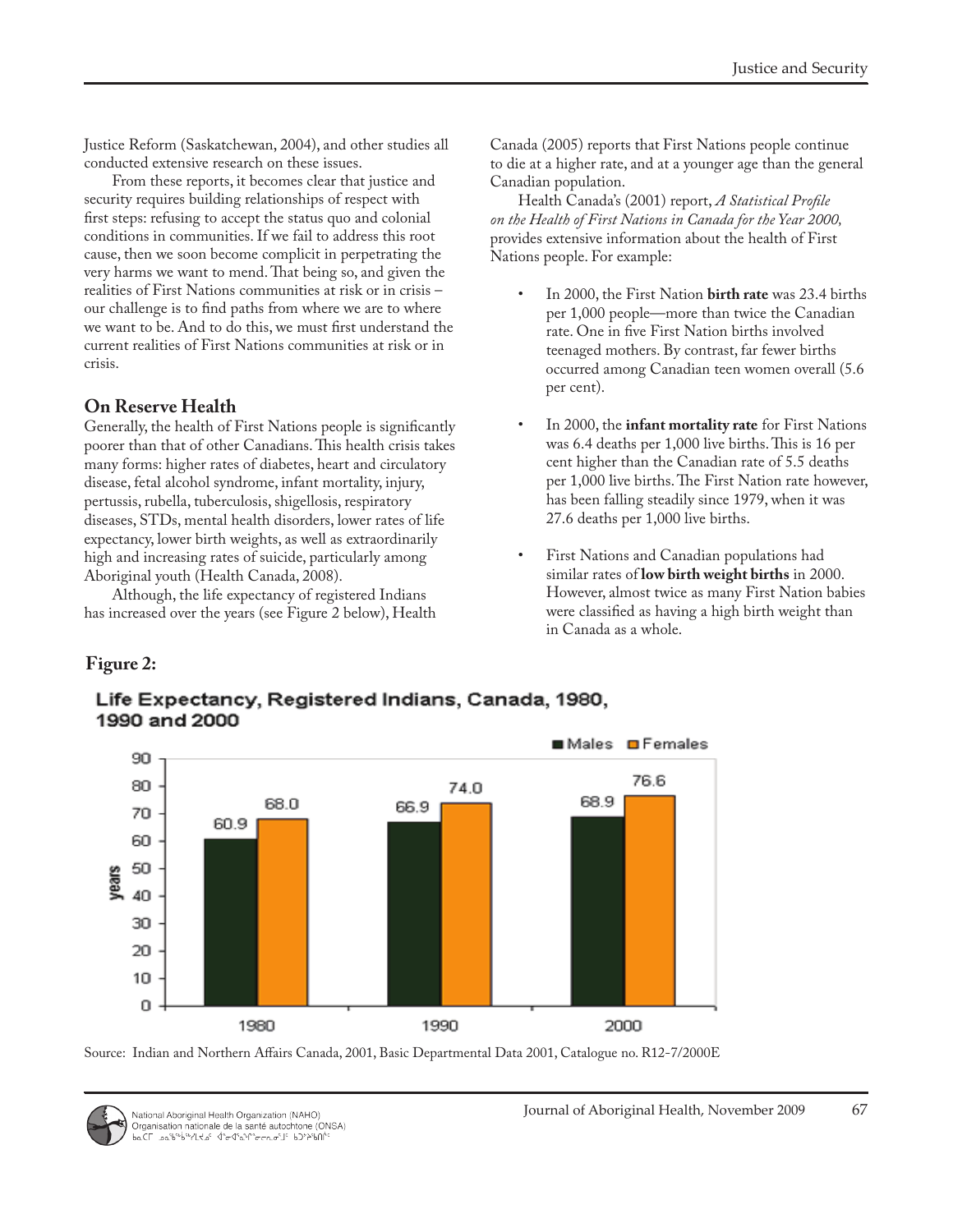- Combined, **circulatory diseases** (23 per cent of all deaths) and **injury** (22 per cent) account for nearly half of all the deaths among First Nation people. In Canada as a whole, circulatory diseases account for 37 per cent of all deaths, followed by cancer (27 per cent). Unintentional injury and suicide were approximately 6 per cent of all deaths among First Nation people living in Canada.
- The **most common causes of death** for First Nation people aged one to 44 years was injury and poisoning. Among children under 10 years, deaths were primarily classified as unintentional (accidental). For First Nation members aged 45 years and older, circulatory disease was the most common cause of death.
- **• Suicide and self-injury** were the leading causes of death for youth and adults up to age 44 years. In 2000, suicide accounted for 22 per cent of all deaths in youth (aged 10 to 19 years) and 16 per cent of all deaths in early adulthood (aged 20 to 44 years). This compares with 20.4 per cent in Canadian youth.
- **• Motor vehicle collisions** were a leading cause of death over all First Nation age groups.
- In First Nations, the **potential years of life lost from injury** were more than all other causes of death combined and were almost 3.5 times that of the Canadian rate.
- Compared with the overall Canadian population, First Nations had elevated rates of **pertussis** (2.2 times higher), **rubella** (seven times higher), **tuberculosis** (six times higher), and **shigellosis** (2.1 times higher) for the year 2000.
- The notification rate of **genital chlamydia** was almost seven times higher than the national rate, while the reported hepatitis C rate was one-third lower than the national rate.
- The coverage rates for routine **immunizations** of two-year-olds were lower among First Nations children for all antigens.
- First Nations **hospitalization rates** were higher than the Canadian rates for all causes except

circulatory diseases and cancers. Where the principal diagnoses were respiratory diseases, digestive diseases and injuries or poisonings, the rates were approximately two to three times higher than their corresponding Canadian rates.

- **• Diseases of the respiratory system** accounted for 18.8 per cent and 11.6 per cent of all hospital separations for First Nation males and females, respectively, in 1997.
- **• Injuries and poisonings** accounted for 17.7 per cent and 9.3 per cent of all hospital separations for First Nation males and females, respectively, in 1997.
- The 1997 First Nation **smoking rate** was reported to be 62 per cent. In Canada, 24 per cent of the national population aged 15 years and older were smokers in 2000.

The First Nations Longitudinal Regional Health Survey (RHS) reports that 28.4 per cent of First Nations adults report that they have a disability. Nearly one in three First Nations women have one or more disabilities compared with one in four Aboriginal men. Disability becomes more common as people age. Half of all First Nations people over 60 years of age have a disability, compared with 13.1 per cent in the 18–29 age groups. This increase of disability with age can be explained, in part, to increased exposure to factors that place people at risk of disability across the lifespan, such as accidents, the natural aging process, illnesses, and other conditions (e.g., arthritis, heart conditions and progressive hearing loss) (First Nations and Inuit Regional Health Survey National Steering Committee, 2002).

Health does not exist in a vacuum. Many factors contribute to determining our health. For instance, past and current socio-economic status, the presence of available, adequate, and affordable housing, employment, food security, safe communities, levels of education, and one's mental and emotional state; all of which have an impact on First Nations communities' health and well-being.

 The *Indian Act* (1985), for example, has had, and continues to have, a major effect on the everyday lives of First Nations people. Formal definitions of the term "Indian" acquired a legal mandate in 1850, when the first legislation governing Indians was created (S.C., 1850). Section 3 of the *Indian Act* of 1876 states: "[t]he term 'Indian' means 'any male person of Indian blood reputed to belong to a

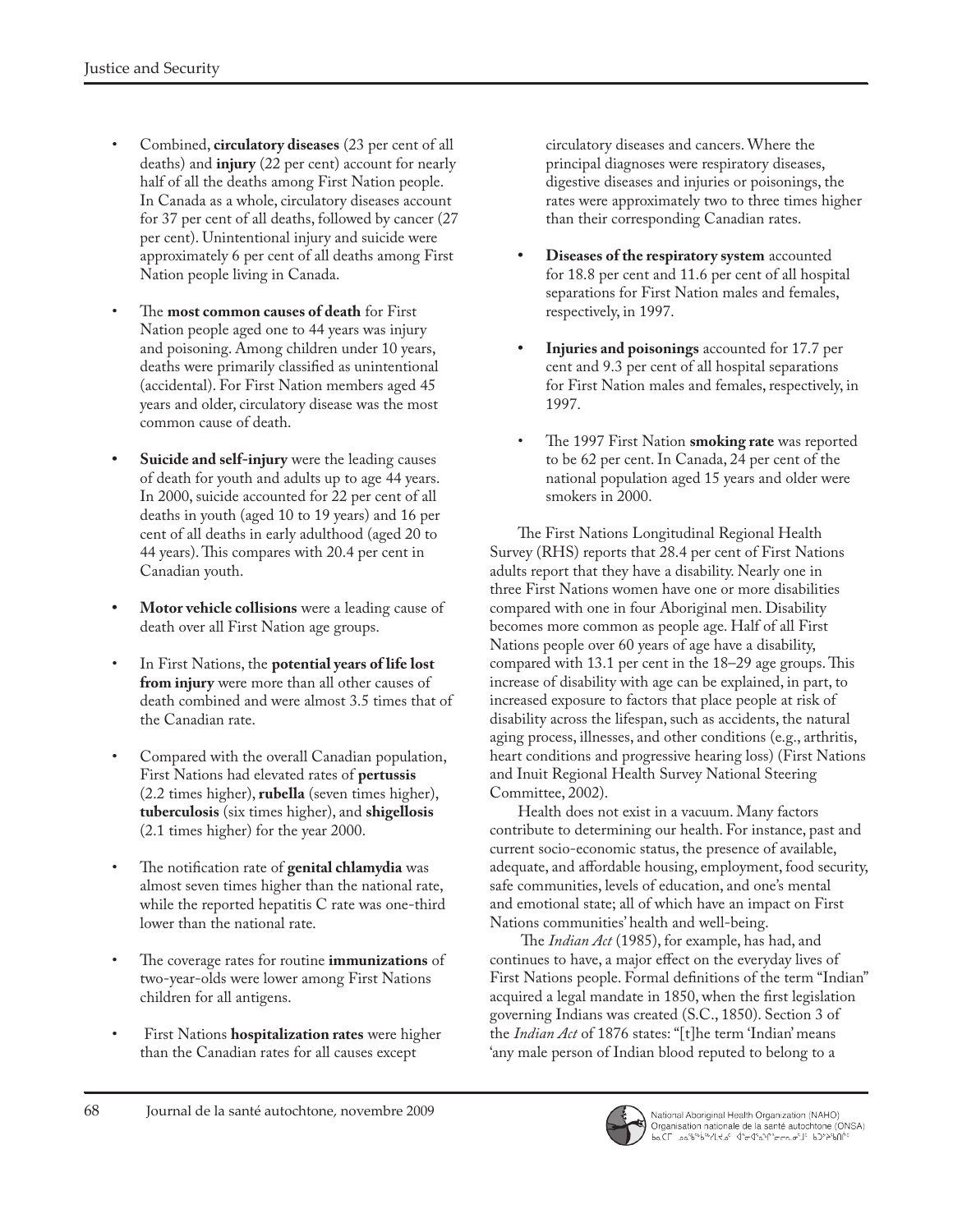particular band, 'any child of such person,' and 'any woman who is or was lawfully married to such person'" (c. 18). The *Indian Act* was amended in 1906 to define a "person" legally as an individual other than an Indian (Indian Act, 1906). An amendment to the *Indian Act* to redefine the term was not made until 1951 (Point, 1957). The restrictions that affected all women as legal "non-persons" (for example, women were denied entry into medical schools and the legal profession) were applied to both Indian men and women. This was the law from 1869 until voluntary and involuntary enfranchisement was repealed in the *Indian Act* in 1985. A brief synopsis of the 1985 *Indian Act* reads:

Status soon came to have other implications. Status Indians were denied the right to vote, they did not sit on juries, and they were exempt from conscription in time of war (although the percentage of volunteers was higher among Indians than any other group). The attitude that others were the better judges of Indian interests turned the statute into a grab-bag of social engineering over the years (as cited in Henderson, 1996, p. 1).

The "Table of Health Determinants" was compiled by the Canadian Community Health Survey in 2001. The population grouping compares Aboriginal people who live off reserve with the Canadian population. The populations are broken down into those who live in Canada, in Provinces (urban and rural), and in Territories (Tjepkema, 2002; Statistics Canada, 2007).

Laws, policies and historical factors all affect the health and well-being of Aboriginal people. They have predetermined their living circumstances and hence their quality of life. How they have been implemented shows exactly what colonization has meant and continues to mean for Aboriginal people from a health perspective.

#### **Education**

Assimilation was the goal of the historic education policies toward Aboriginal peoples. In the attempt to colonize First Nation peoples, the *Indian Act* assisted in ensuring education became the frontline tool of the assimilation project. Residential schools were the product. It empowered the Minister of Indian Affairs to assume complete control over the education of Indian children, even to the extent of forcibly removing—kidnapping—them from their parents and communities. Residential schools compounded the suffering on many levels. The schools had inadequate health facilities, and so contributed to the spread of the settlers'

diseases. Traditional medicines and healing ceremonies were either discouraged or prohibited (Lux, 2001; Waldram, Herring & Young, 1995).

Besides the starvation and disease rampant in the residential school systems, physical, mental and sexual abuses were rampant as well (Assembly of First Nations, 1998). The long-term effects of the residential school experience on Aboriginal peoples have been devastating. Aboriginal peoples were severed from traditional practices, including medicinal practices, as well as the caring and nurturing environment of extended families. Although generally called Indian Residential Schools, many Métis children in Western Canada attended these schools as well (Chartrand, Logan & Daniels, 2006). A similar scheme was used in the mid-20<sup>th</sup> Century with Inuit children in the North.

The residential schools forbade the use of Aboriginal languages. These languages form a fundamental part of Aboriginal life, since much of the information relating to health could be communicated only through indigenous languages. Traditional gender roles were obliterated, as women lost their respected roles in the community. At the same time, patriarchy and paternalism were imposed as the dominant feature of Aboriginal society, even on matriarchal nations. The family unit was virtually annihilated (Aboriginal Healing Foundation, 2006).

Residential schools are but one example of how colonization has affected Aboriginal life and health. Aboriginal people now suffer certain conditions that are directly traceable to this history. Among these are poverty, unsafe communities, poor housing, lower education, poor diets, discriminatory institutions, and other social factors that work against them. Being poor and marginalized increases a person's vulnerability to illness, which can result in death. Other groups may live in poverty as well, but if they are less marginalized, they will most likely still enjoy adequate housing, access to education and an intact cultural identity that is not under constant attack.

Unfortunately, a large gap exists between the education levels of Aboriginal and non-Aboriginal peoples. Relying upon Statistics Canada, 2008 information, 44 per cent of Aboriginal people 15 years or older do not have a high school, post-secondary, certificate, or diploma. However, the Canadian population as a whole with the same level of education was only 24 per cent. In the five years between 2001 and 2006, Aboriginal post-secondary attainment increased to 8 per cent (an increase of only 2 per cent) but the non-Aboriginal population with a university degree is 23 per cent (Canadian Race Relations Foundation, 2009). Over the years, studies and literature have provided roadmaps

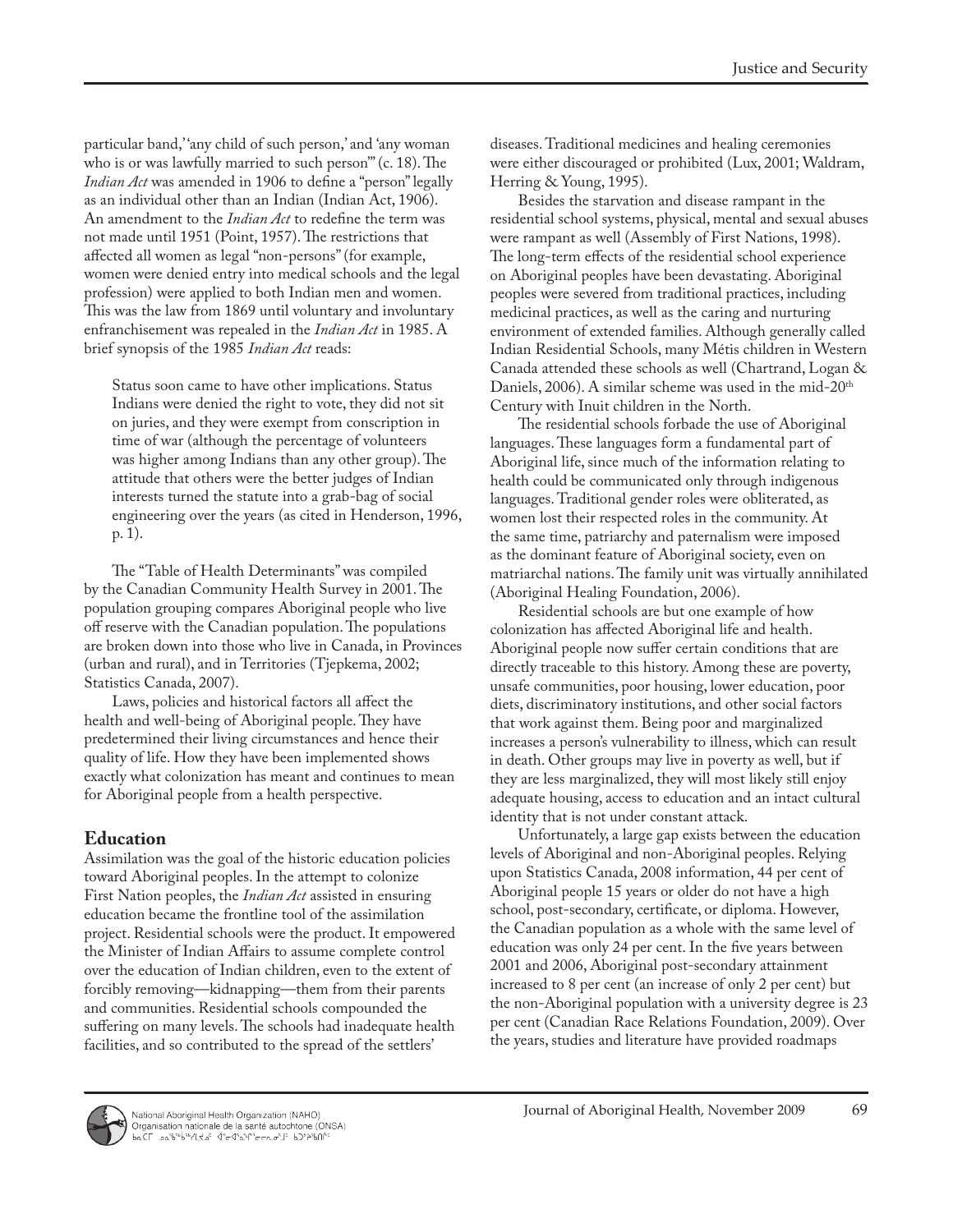of success for the future but the educational crisis remains. Dr. Marie Battiste, an internationally renowned Aboriginal education scholar, has provided convincing studies and material on the importance of decolonization methodologies and protecting Aboriginal knowledge, heritage and culture in education initiatives (Battiste 2004a, b; Battiste & Henderson, 2005).

There remain further gaps in the research on the specific needs and wants of First Nations, Métis and Inuit. Wilson and Sarson (2009) indicate that "[w]e need data that distinguishes between First Nations, Inuit and Métis students because this aspect of their identity can have significant impacts on that which can make-or-break them as students … and their communities' need from postsecondary institutions" (p. 38).

### **Poverty Reduction and Social Assistance**

The newly released 2008 National Council of Welfare report found that most people living on social assistance are so impoverished that adequate housing, jobs and recreational activities are beyond their reach (National Council of Welfare, 2008c). The vast majority of welfare recipients subsist on extremely low levels of income and the most vulnerable are subject to even harsher circumstances. The income for a couple with two children ranged from a low of \$18,849 in New Brunswick to a high of \$22,906 in Prince Edward Island. The welfare system is supposed to be a safety net for those in need and move toward addressing poverty, but has huge holes in it. John Rook (as cited in National Council of Welfare, 2008a), Chair of the Council stated a strategy to solve poverty is urgently needed:

[I]t should have targets and timelines, a plan of action, accountability and measurable indicators. … For any nation to solve poverty or foster prosperity there must be government action, political will and a real recognition of the human face of poverty.

In an earlier report in 2007, the National Council of Welfare found that Aboriginal social assistance welfare programs and its delivery was discriminatory. Moreover, the researchers were astounded at the patience of Aboriginal people and they themselves felt a sense of frustration and impatience for bolder action (National Council of Welfare, 2008b). Dr. John Rook (National Council of Welfare, 2007d) stresses that:

Aboriginal women and men are at the centre of creating a better life for their children and young people and

they are finding solutions that work. Governments need to act now and in new ways, to genuinely work with Aboriginal people and support them more fully in their own decisions about what is needed (p.1).

It was found that Aboriginal children in the welfare assistance program are caught in a legacy of colonialism, racism and exclusion. Their developmental years are fraught with high rates of poverty and its related causes and consequences from health problems, poor housing and educational difficulties to astounding numbers of children taken into state care and of youth in trouble with the law or victims of violent crime. The other side of the portrait shows progress, even in the face of these obstacles. Aboriginal individuals, families, organizations, and communities are working hard toward finding solutions, acting as role models, developing successful programs, and providing the keys that restore hope for future generations (National Council of Welfare, 2008b).

The report urges government action to include: a comprehensive national anti-poverty strategy, with a specific vision and accountability to Aboriginal peoples; immediate investment in basic needs for today's children and youth, and in other programs and policies that are making a difference, and; greater effort to build fair, sustainable governance frameworks in the interests of a better quality of life for all Aboriginal women, men and children (National Council of Welfare, 2008b).

These suggestions are supported in an earlier report to the Atlantic Policy Congress of First Nations Chiefs on Models of Social Assistance (Wien, 2001). Social assistance for First Nations people are tied to provincial systems so the mainstream approach is the way in which the programs are organized and delivered on reserve. However, the report found these "mainstream" approaches were not designed with Aboriginal people in mind and there is a serious gap between First Nations conditions and the social welfare policies that they are required to implement.

[P]rovincial (welfare) systems do not reflect First Nation cultures, they are part of a fragmented (rather than integrated) approach to the achievement of health and well-being, and they are geared to the provision of support to individuals but in such a manner that the frequent result is isolation and dependency. In practice, linking First Nation welfare to provincial systems has produced what might be called a separate and unequal system (Wien, 2001, p. 26).

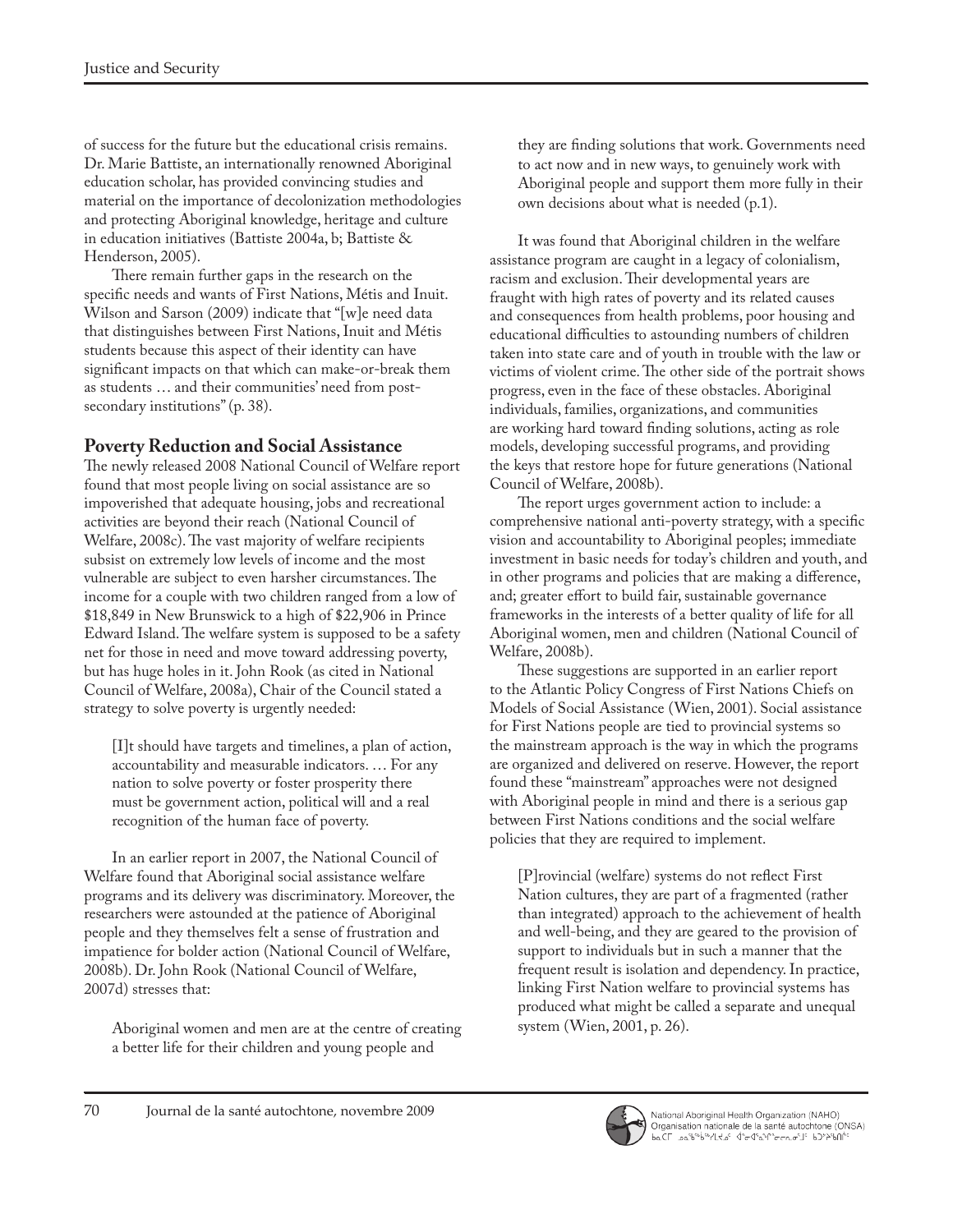#### **Child Welfare**

Unfortunately, the violence that Aboriginal children experienced in residential schools continues today, albeit in a new form: child welfare. The current analysis of child welfare data as of March 12, 2007 from the *Wen:de Series* reports that:

There are approximately three times the numbers of First Nations children in state care than there were at the height of residential schools in the 1940's (Blackstock, 2003). Taken together the 9000 First Nations children in care who are resident on reserve in Canada will spend over two million nights away from their families this year (McKenzie, 2002) (First Nations Child and Family Caring Society of Canada, 2007, p. 8).

Cindy Blackstock, a member of the Gitksan Nation who has worked in child and family services for over twenty years, says the child welfare system supports only marginal efforts to address the structural risks. By "structural risks," she means the consequences of taking children away not only from their nuclear families but from their cultures, traditions, extended family communities, and ways of life. This unwillingness to address the larger consequences to the children as members of First Nations has frustrated efforts to redress the overrepresentation of Aboriginal children in care (Luxely et al., 2005; Chandler & Lalonde, 2004a,b,Forthcoming).

Findings from the *Wen:de* report states that removal, instead of being used as a last resort, is often the only option considered to resolve child safety concerns. Research has shown that neglect is the primary reason that the child welfare system takes Aboriginal children from their parents. Yet neglect is poverty based: poverty for food, shelter, education, clothing, and good childcare while parents must be at work. For Aboriginal peoples, poverty is based on the politics of oppression and injustice—on colonialism (First Nations Child and Family Caring Society of Canada, 2007; Bennette & Blackstock, 2002; Wien, 2001).

By contrast, abuse is the main reason that non-Aboriginal children are put into state care. This abuse is either sexual or physical, the latter occurring when the abusers apply "corrective" punishment to certain behaviours (First Nations Child and Family Caring Society of Canada, 2007). The loss of children from the communities creates untold trauma, elevates risk factors or drives communities directly into crisis. A crisis occurs through the experience of everyday stresses and possibly combined with an event that exceeds the coping mechanisms available in the

community (Irvine, 2004). While undergoing the crisis, the people and community are so upset and disorganized that it could lead to further acute episodes stemming from sociocultural sources. There are three parts to the crisis; one: a precipitating event; two: the perception of this event that causes stress; and three: the failure of coping mechanisms to remedy the situation.

Family violence and suicide are markers of an acute crisis in First Nations communities, lack of culturally relevant education prevention programs and support services are often the only on reserve organizations to provide crisis response (Irvine, 2004). Crisis literature suggests that the ability of a community to handle a crisis depends upon readily available and accessible services, and resources. Most importantly – culturally appropriate responses are critical to any response.

Three factors are interconnected in identifying a community at risk:

- 1. Social and economic instability of families in the community.
- 2. Lack of individual and family interpersonal needs being met.
- 3. Inadequate community resources to meet basic needs (p. 23).

Without these important factors being met, crisis in communities will remain unresolved. However, crises also present the opportunity to explore ways to enhance strengths and social capital within the context of the disenfranchised community (Irvine, 2004).

#### **Youth Gang Issues**

Public Safety Canada examined how Aboriginal gangs in Western Canada are formed, particularly their recruitment processes (Public Safety Canada, 2006). Gangs are attractive to recruits because they promise material benefits. In many cases, joining a gang can significantly increase one's personal income. Yet, research shows that the promise of material gain is only one of several factors that might lead a young person to join an Aboriginal gang. Gangs offer other benefits to Aboriginal youth-benefits that should be filled by other social institutions.

Moreover, Aboriginal gangs appear to attract youth for different reasons and have different characteristics from other gangs. Their recruitment processes are considerably more violent. The youth carry trauma from dysfunctional families, from being excluded from educational and work opportunities, and from negative peer associations. On top of this, they face systemic discrimination and labeling.

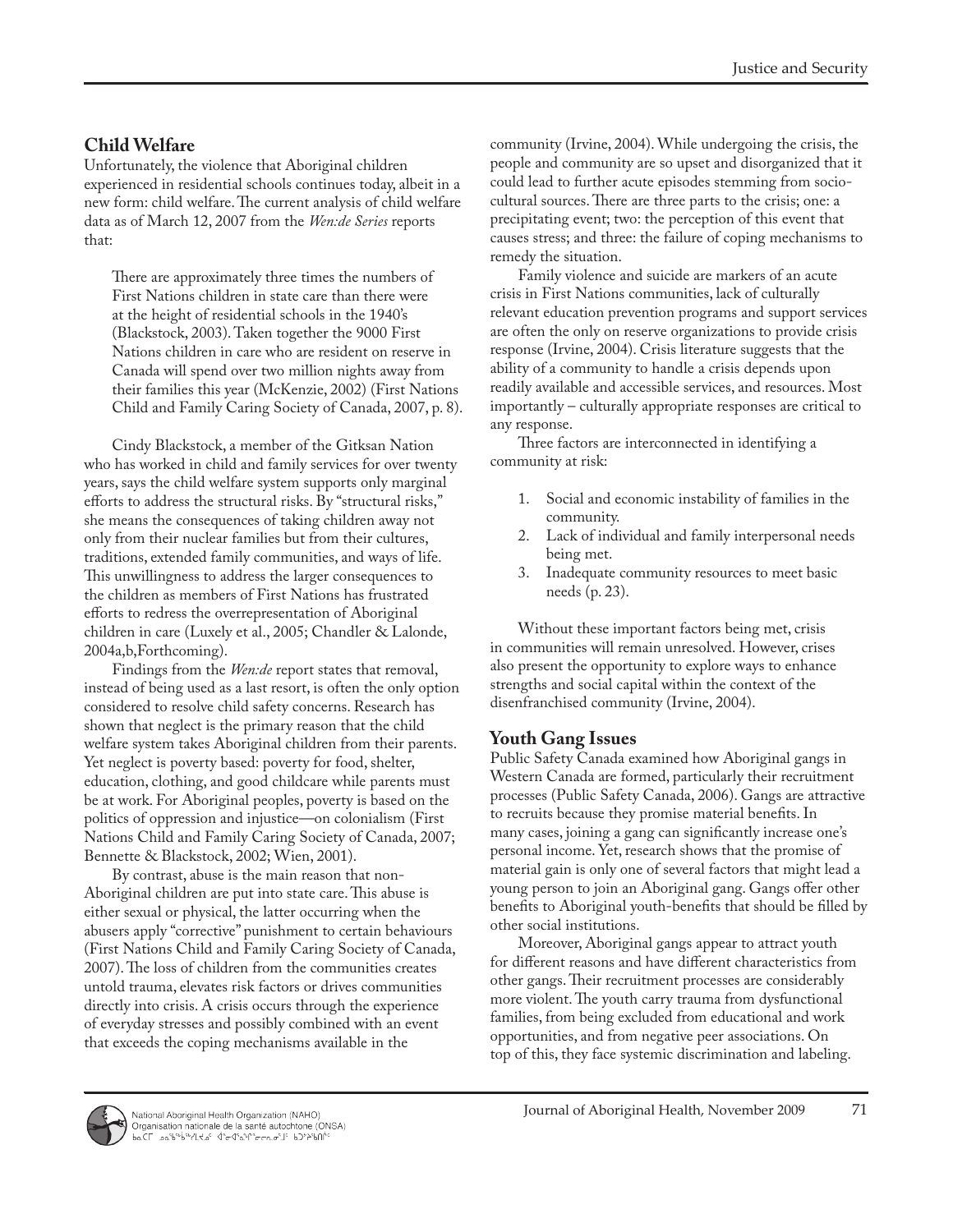The report An Investigation into the Formation and Recruitment Processes of Aboriginal Gangs in Western Canada (Public Safety Canada, 2006, pp. 10-11) found the following:

- The Canadian Police Survey on Youth Gangs (Astwood Strategy Corp, 2002) estimated that there are 434 youth gangs in Canada with an estimated membership of 7,071.
- Saskatchewan, Manitoba and British Columbia have the highest percentages of jurisdictions reporting active youth gangs.
- No youth gang activity was reported in the northern territories or the Maritimes (with the exception of Nova Scotia).
- On a per capita basis, Saskatchewan reported the highest concentration of youth gang members: 1.34 per 1,000 youths or approximately 1,315 (CPS, 2002, pp. 13ñ14).
- There are at least 12 known adult and youth gangs operating in Saskatchewan. In Regina, the average age is 24 (CISS, 2005, p. 2).
- Based on the criminal history of a sample of 56 known gang members in Saskatchewan, a large percentage (87.5 per cent) had previous youth court convictions and multiple property-related offences. The severity of their offences escalated with age (CISS, 2005, p. 3).
- The vast majority of youth gang members are male (94 per cent) and are between the ages of 16 and 18 (39 per cent). Almost half (48 per cent) are under the age of 18 (Mellor et al., 2005, p. 2).
- The largest proportion of youth gang members in Canada are African/Canadian/Black (25 per cent), followed by Aboriginal (22 per cent), and then Caucasian/White (18 per cent) (Mellor et al., 2005, p. 2).
- Across the country, 40 per cent of the respondents (gang members) believe that the return of adult or youth gang-involved inmates from prison has had a considerable effect on youth gangs (Mellor et al., 2005, p. 2).
- In Alberta, Aboriginal youth are 4.5 times more likely than non-Aboriginal youth to be young offenders (Edmonton Urban Aboriginal Accord Initiative, 2005, p. 45).
- While Aboriginal youth make up 7 per cent of the total youth population in Alberta, in 2000-2001, 31 per cent of the youth placed in temporary custody were Aboriginal. Of the young people admitted to open custody, 33 per cent were Aboriginal (Edmonton Urban Aboriginal Accord Initiative, 2005, p. 45).
- Aboriginal-based gang recruitment focuses on Aboriginal youth, creating the next generation of street-gang members. These street gangs possess a lower level of criminal capabilities, but they show a higher propensity for violence (Edmonton Urban Aboriginal Accord Initiative, 2005, p. 45).

Clearly, there is a gap in the research on this topic that is specific to Aboriginal gangs. The findings of this study suggest that policy and programming initiatives should consider a number of causal factors when they develop programs to meet the needs of Aboriginal youth, especially those involved in gangs. These causal factors all stem from the youths lack of bonding to a healthy community. This disconnect shows up, as we said earlier, in family-related issues, lack of education and employment opportunities, and problematic peer associations. It is exacerbated, when institutional authorities, the media and society in general then label Aboriginal youth in negative and condemning ways, making the breakdown of relationships even worse.

We have two opportunities to create effective programming in this area. First, we can create preventive programs, focusing on youth who have been in trouble with the law or are considered at risk to get in trouble with the law. These programs must address the issues that make Aboriginal youth more susceptible to joining a gang. Preventive programs also need to focus on the structural conditions that make gangs an attractive option and sometimes the only option for marginalized youth. Second, the literature suggests we need intervention programs for those who are already committed to a criminal/gang lifestyle. Many of these youth and young adults have already been convicted of an offence and are serving time.

The report examined three programs: Gang Prevention and Intervention, Community Solution to Gang Violence and Healing through Dynamic Intervention. All three programs have developed a number of approaches for intervening on gang activities and preventing youth from becoming gang members. And, they all addressed similar causal factors that lead Aboriginal youth to join gangs, though each program focuses on how these factors enter into different stages of the process (Public Safety Canada, 2006).

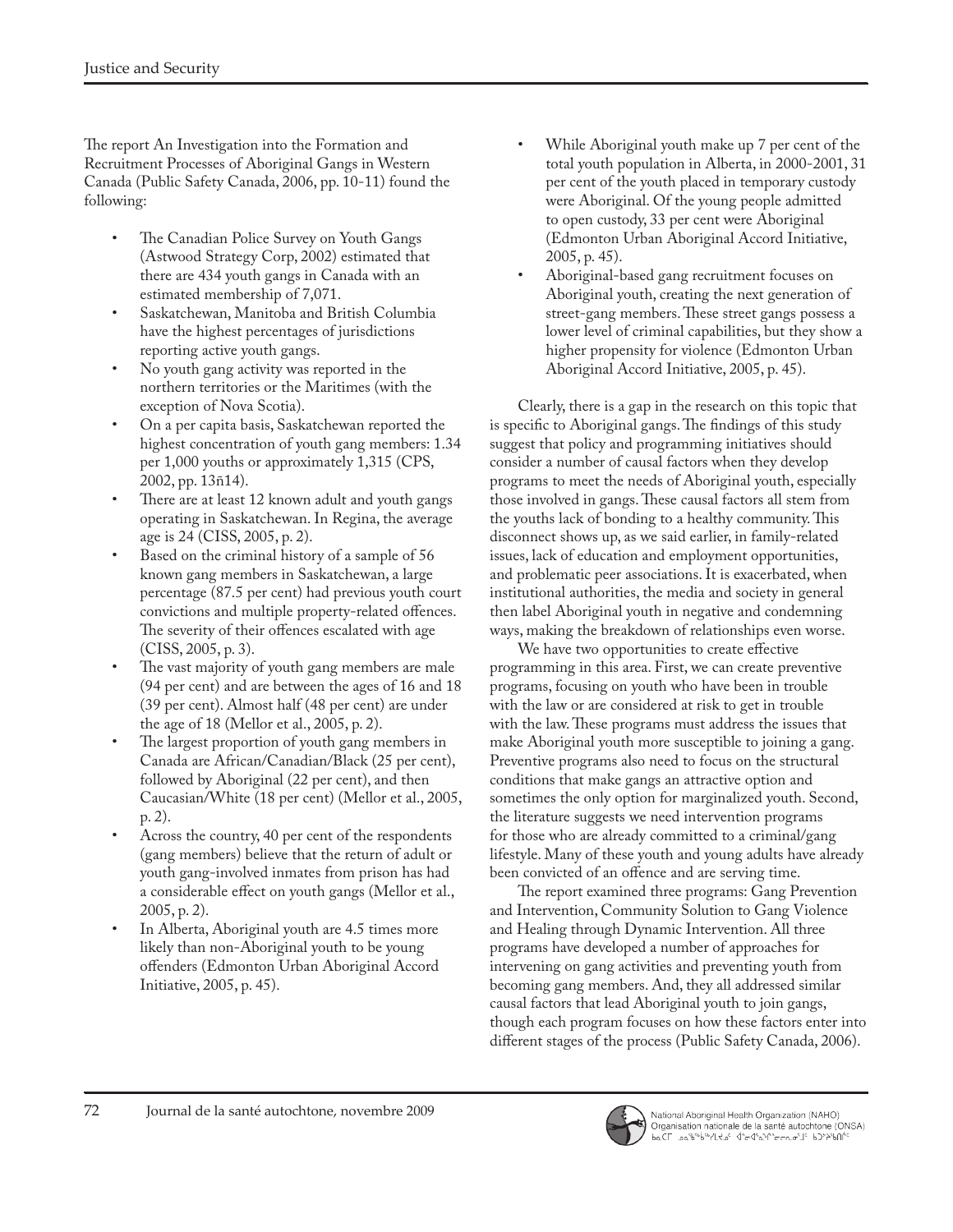For example, Gang Prevention and Intervention is run by two Aboriginal ex-gang members. They offer intervention services for gang-involved individuals who want to leave the lifestyle (intervention). They also do presentations on the realities of gang life to students (prevention), and workshops to professionals working in the field.

A second initiative, the Community Solution to Gang Violence, pursues an integrated approach to gang prevention. They engage over forty community agencies to build support and programming for at risk youth, families and educational institutions. They also work on educating the community about gangs. Their underpinning philosophy is that it takes a community to raise a child. The rise of gangs clearly indicates that our communities need to be strengthened.

Finally, Healing through Dynamic Intervention offers a philosophical healing approach. The program of individual and group therapy sessions is offered to long-term offenders with the goal of addressing the causes that contribute to gang and criminal lifestyles.

These three programs aim to reduce the marginalization, discrimination and labeling that contributes to gang involvement. Such programs show youth at risk and incarcerated offenders that they do, in fact, have something to live for. For all youth and particularly for Aboriginal youth developing a sense of personal meaning and worth goes hand in hand with building and strengthening their communities. Community conditions, the social, economic, political environments, and personal relationships provide the support and guidance that young people need. For youth to live healthy lives, the communities must be healthy as well (Public Safety Canada, 2006).

They argued that creating bonds between youth, prosocial, and a society that is crime free must be built and sustained in an organized and inclusive way. For youth, this gives them a different experience from the disorganized, threatening, social environment that drove them to gangs. Pro-social role models, strong links to schools, and access to employment opportunities, recreational programs, and facilities that promote social bonding are all critical to gang prevention. The youth must also be educated about the perils of gang life. When their environment provides the support that gangs otherwise offer, youth are far less likely to turn to gangs, especially if they know the dangers of gang life. As the author suggests,

[A]nti-gang programming appears to be most effective when it is aimed at the supply of new gang and group members....programs in high schools can reduce fear and intimidation, dry up the source of gang personnel,

and help generate a broader, negative perspective of gang membership, especially amongst younger adolescents. A great deal is accomplished once gang membership is defined as uncool by the adolescent subculture (Public Safety Canada, 2006, p. 57).

Targeting street gang members is more difficult, but it is still possible. Street gang members who have already been exposed to the benefits of street gang life may need more coaxing to leave. In dealing with these individuals, ex-gang member mentors can be most effective at intervention (Public Safety Canada, 2006).

Once gang members get behind bars, prison programming should also focus on both prevention and intervention. The best way to prevent prisoners from forming gangs is to deal with the issues of protection and the desire for money (employment) inside prisons. It also means reducing the premature labeling of all Aboriginal inmates as gang members real or probable. Long-term offender programs help with intervention by encouraging inmates to face the issues in their lives relating to family, substance abuse and violence that could be precursors to gang involvement. Street gangs and prison gangs are deeply connected. Prisons are where many gang members are recruited. That being said, preventing or intervening on gang activities inside prisons can be a powerfully effective way of reducing gang activities both inside and outside prison walls. When the activity of prison gangs goes down, the number of gang members on the street after release also goes down (Public Safety Canada, 2006).

### **Policing Services**

Communities play a major role in the health of their members. What is the level of health in communities across Canada? What do communities need to do to maintain or improve the health of their people? Some of the health indicators for communities include mental health (e.g., do people feel hope in life?), the physical environment (e.g., how toxic is it? how safe is it?), the economy (e.g., do people have access to capital for building businesses or investing in education?), and the social environment (e.g., do values of openness, respect, tolerance, generosity, and equal justice prevail?).

In assessing the health of Aboriginal communities, people look at statistics for suicides, drug and alcohol dependencies, domestic violence, and the loss of traditional cultures as key indicators of social health and well-being. These indicators shed light on a community's capacity, resilience and efficacy, all of which promote a healthy social

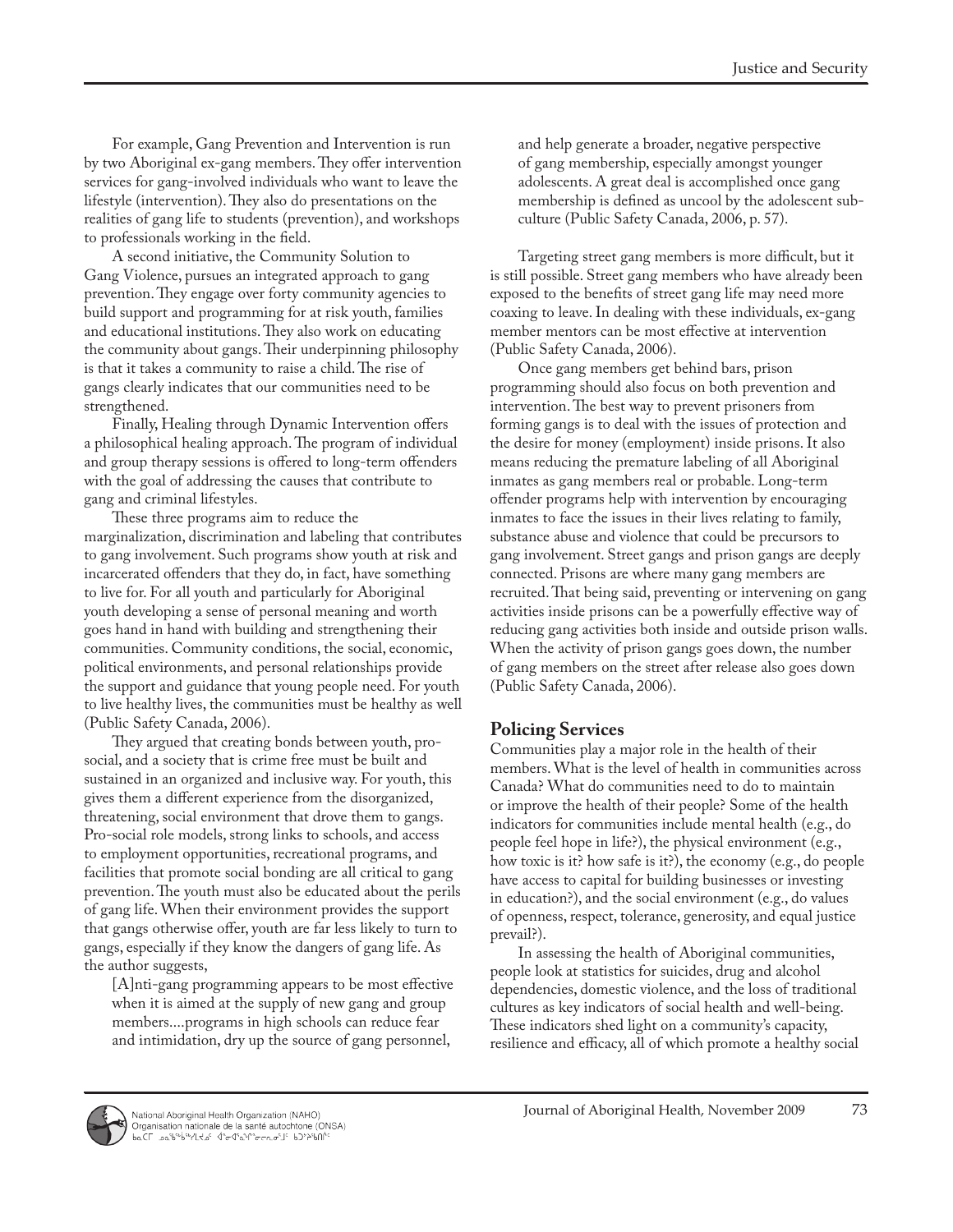environment, even in the face of crises.

This core philosophy advocates that the major stakeholders and all other members of the community participate in creating community health. Traditionally, Aboriginal people lived this way. They adhered to the principle of collective responsibility for securing the wellbeing of their entire community. This responsibility included helping community members resolve their conflicts, including those that arose within families or between spouses.

Among the factors that affect health, public safety is a major issue, yet it is rarely analyzed on its own. For Aboriginal people, however, safety plays a role in virtually every health-related issue. For example, communities have trouble recruiting and keeping health professionals if their communities are not safe or if they have a reputation for being dangerous. Violence and domestic difficulties make communities unsafe, particularly if they lack adequate policing services (Public Safety Canada, 2006).

It is reported that far too many First Nation communities have a problem with crimes committed by people who drink alcohol at night (Paradis, 2007). According to the Aboriginal Policing Directorate (APD), communities that have Self-Administered Policing Services should have a minimum of five officers per 1000 people on a per capita basis. The APD advises that communities that use the Community Tripartite Policing Services should have 3 officers per 1000 people. The average of these two arrangements is 4 officers per 1,000 people. Across Canada generally, the average is approximately 2 officers per 1,000 people (Statistics Canada, 2004a, b).

Policing can also reduce suicide rates, which have increased for Aboriginal youth at alarming rates. For example, Nunavut reports a suicide rate 40 times the Canadian average (Inuit Tapiriit Kanatami & Inuit Circumpolar Council (Canada), 2007). If policing is adequate and culturally appropriate, many people believe that it can have a positive impact in lowering suicide rates.

Ideally, policing is seen as a "social contract" between the people and the State. The people surrender certain individual liberties in return for public safety and promoting the security of society as a whole. The State agrees to take on these liberties—and the responsibilities that go with them and to exercise these powers equitably and impartially. Police maintain social order and public peace, while acting within their designated authority (through laws, legislation, regulation, and governance) on behalf of the State (Eng, 2005).

In order for policing services to be effective, certain criteria must be met to ensure the safety of the public, the safety of the police officers and social order in general. In Canada, Public Safety Canada has this responsibility and

works with Aboriginal communities, provincial/territorial governments and other law enforcement partners to implement the *First Nations Policing Policy*. The *First Nations Policing Policy* was developed in 1991 to provide Aboriginal communities with policing arrangements that respect their cultures and ways of life (Public Safety Canada, 2007).

The Aboriginal Policing Directorate regularly conducts public opinion surveys to determine awareness levels and Canadian opinions on Aboriginal policing services. On the matter of awareness of self-administered policing, the 2006 survey reported that two-thirds of Canadians admitted knowledge that some Aboriginal communities have their own self-administered police services. Although the importance of the support of the community cannot be overstated, Canadian support is reported to be lower for these services at 59 per cent. Although the vast majority of the general public (94 per cent) state that they have confidence that the RCMP provides police services that are accountable to the community, 79 per cent believe that Aboriginal communities can also (or should) provide accountable policing services (Public Safety Canada, 2007).

## **Domestic Violence**

In cases of family violence, both victims and abusers are involved in intimate or dependent relationships, and they often have strong emotional ties. Family violence is a complex issue which is having an enormous impact in Canada. Statistics Canada (2005) has reported that Aboriginal women are over three times more likely to be the victim of spousal violence than other women in Canada. Moreover:

- 54 per cent of Aboriginal women reported experiencing severe and potentially life threatening violence compared to 37 per cent of non-Aboriginal women (Statistics Canada, 2005).
- Over the last two decades, some 500 Indigenous women in Canada have been murdered or are missing and feared dead (Native Women's Association of Canada, Sisters in Spirit, 2007).
- Up to 75 per cent of the survivors of sexual assault in Aboriginal communities are young women under 18 years old. 50 per cent of those are under 14 years old, and almost 25 per cent are younger than seven years old (The Metropolitan Toronto Action Committee on Violence Against Women and Children, 2001).
- 82 per cent of all federally sentenced women report that they have been physically and/or sexually abused. This percentage rises to 90 per cent for

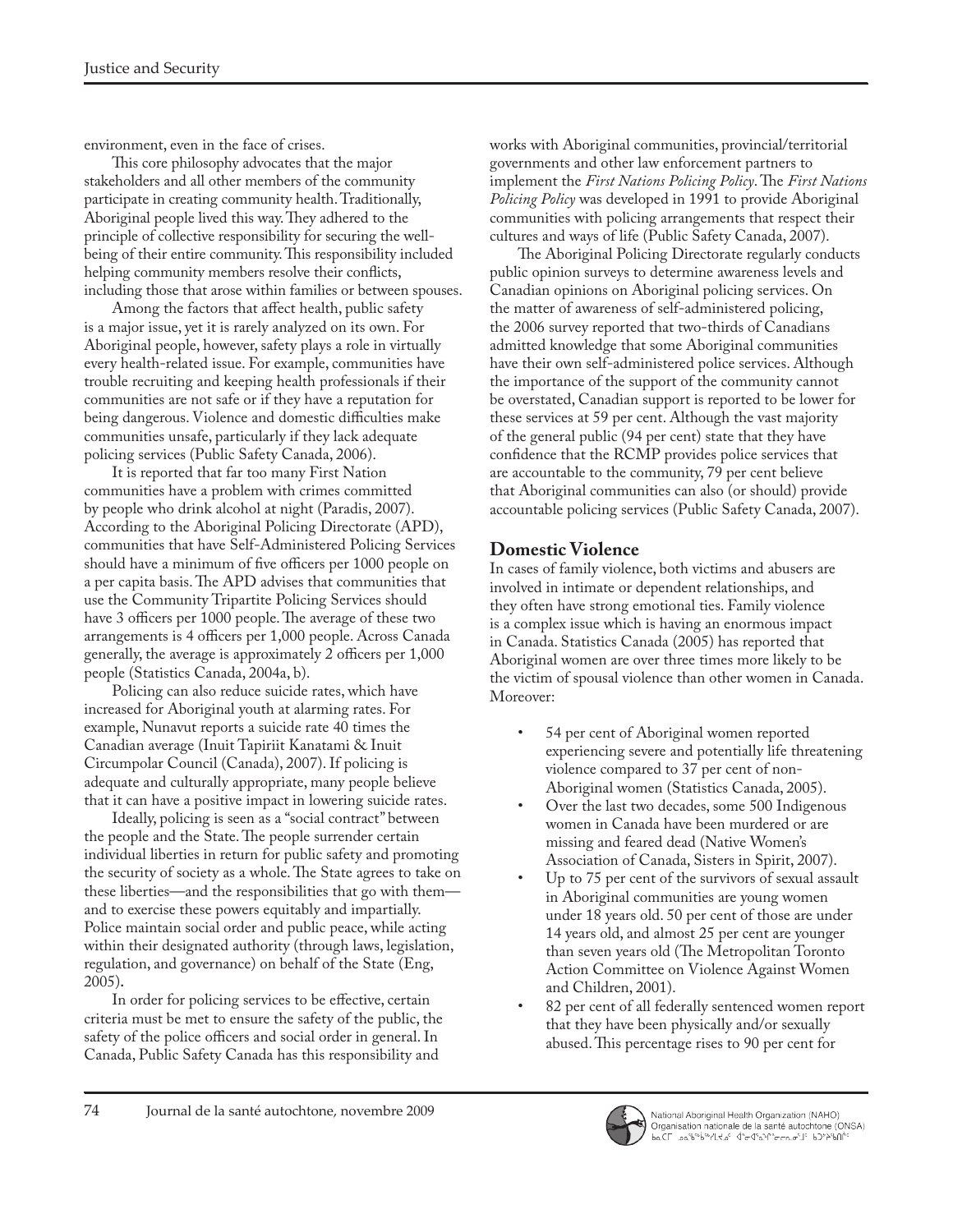Aboriginal women (Canadian Association of Elizabeth Fry Societies, 2006).

Racialized and sexualized violence is violence perpetrated against Aboriginal women because of their Aboriginal and gender identity. This type of violence typically occurs in the public sphere, where the indifference of colonizer society often leaves Aboriginal women at greater risk (Government of Newfoundland and Labrador, 2005).

As research has shown repeatedly, a vast majority of Aboriginal women have been assaulted, and a majority of Aboriginal children have witnessed some form of abuse in their lives. The violence that is so prevalent in Aboriginal communities is directly related to the sexual and physical abuse that generations of Aboriginal people suffered in residential schools. Anywhere from 48 per cent to 90 per cent of Aboriginal women have been assaulted at the hands of their partners, depending on the community in which they live. Aboriginal women also experience more racially motivated violence than non-Aboriginal women (Aboriginal Circle, 1993). Aboriginal women continue to be at risk in part because critical measures have not been implemented that would reduce the marginalization of Aboriginal women in society (Amnesty International, 2004).

Women who cannot remain in their homes because of violence need immediate help. Transition houses help women in two ways: they provide a temporary place to stay, and the support workers assist women to make healthy choices about their next steps. Without police assistance to these homes the potential for further violence arises. The housing shortage that exists on many reserves makes the issues associated with matrimonial property under the *Indian Act* even worse. The lack of available housing is a major reason why many women stay in abusive and violent relationships.

Lack of justice, lack of access to legal services and lack of enforcement of court orders are common problems that Aboriginal women face. Issues around policing and protection services and access to legal aid and legal professionals who are knowledgeable about matrimonial real property issues are desperately needed. Over and over, Native Women's Association of Canada (NWAC) heard the frustrations of Aboriginal women who had attempted to access judicial processes but were unsuccessful because of lack of finances, remoteness and the lack of available services.

Many women found that there was not enough policing or police presence on reserve to provide protection and to enforce any legal judgments. Participants spoke about the difficulties that they had experienced in gaining police

assistance or in getting the police to act on matters related to Matrimonial Real Property (MRP), violence in the family home, or court orders against a partner or spouse.

Participants in the focus groups called for the creation of an independent holistic system that would act on the needs of Aboriginal women and children. The women commented:

… when proper legal processes are taken, they too are often powerless and not worth the paper they are written on. For instance, there is not enough policing that deals with matrimonial real property as a means of enforcing maintenance issues. This leads to ineffective enactment and enforcement of court ordered payments. Most see on reserve policing as inadequate. Many speak of the fact there is little regard or sensitivity for women's issues (NWAC, 2007, p. 18).

An alternative appropriate holistic justice system was described as being one that would use Aboriginal value systems, language and culture to achieve sound and culturally appropriate solutions.

The recent report from the Canadian Centre for Justice Statistics supports these findings and provides data on the nature and extent of family violence in Canada. Trends show that over 38,000 incidents of spousal violence were reported to the police in 2006. Spousal violence accounts for approximately 25 per cent of all violent crimes and occurs twice as often between current partners than between former partners (Statistics Canada, Canadian Centre for Justice Statistics, 2008). When males were victims of spousal violence, 23 per cent were victims of major assault, compared with 13 per cent of female victims. Stalking and uttering threats were more common among female victims than male victims. Police laid charges in the majority (77 per cent) of spousal violence incidents. Incidents involving female victims were more likely to result in a charge being laid than those involving male victims. Among the provinces and territories, Manitoba, Ontario, Yukon, and Nunavut saw the highest proportion of charges being laid for spousal abuse (Statistics Canada, Canadian Centre for Justice Statistics, 2008).

To mount an effective response, we need the ongoing commitment and collaboration of community members, social health practitioners and all levels of government across Canada. In the long term, culturally appropriate mechanisms are the best way to resolve domestic violence. This is consistent with the traditional practice of communities holding themselves collectively responsible for the well-being for both the community as a whole and

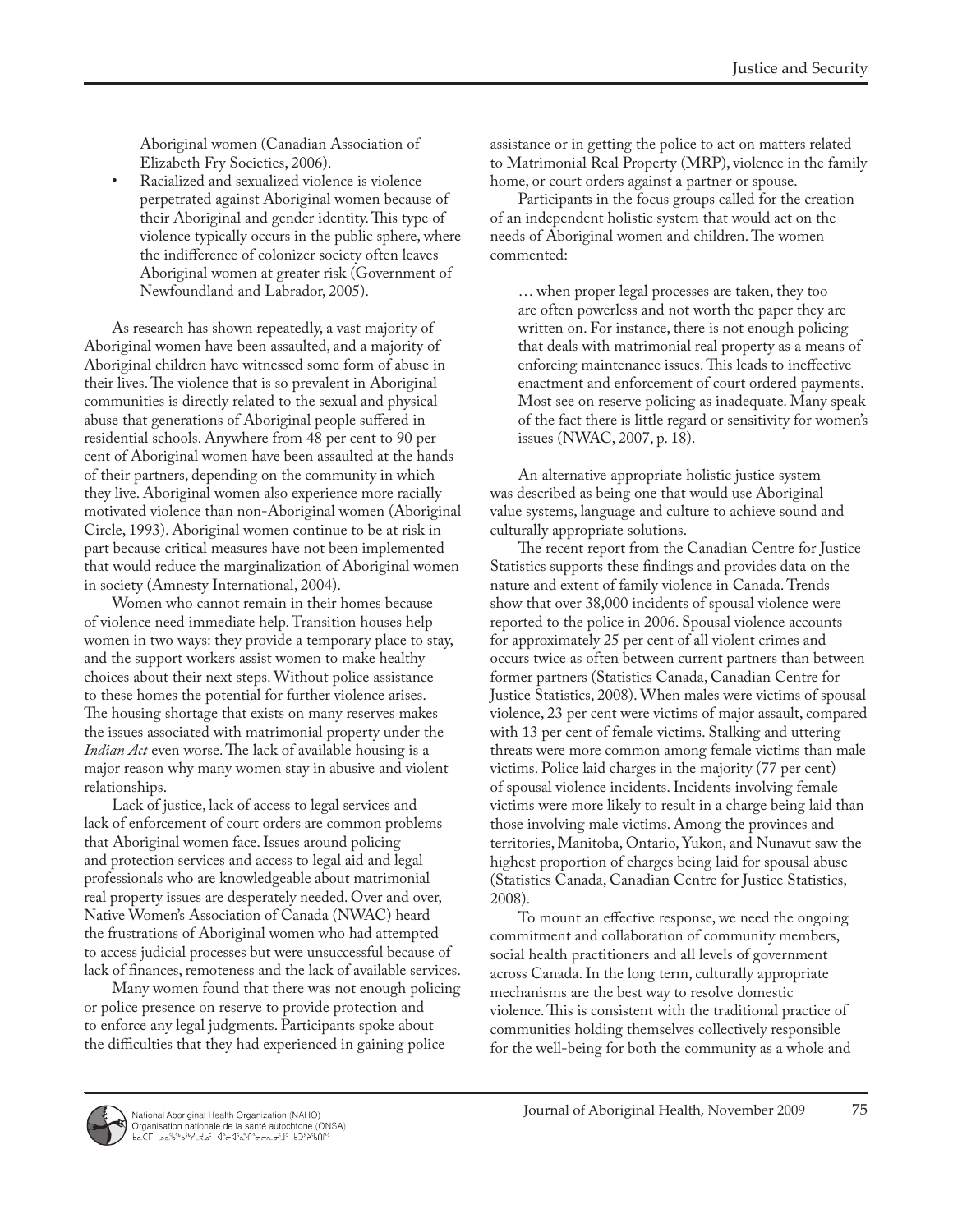all their members. This certainly includes responsibility for supporting healthy relationships moving toward appropriate balance between men and women.

# **Crime Rates**

Generally, the crime rate on reserve is significantly higher than in the rest of Canada (Brzozowski, Taylor-Butts & Johnson, 2006). In 2005, the on-reserve rate was 28,900 offences per 100,000 people, while the off-reserve population experienced 8,500 offences per 100,000 people (Quann & Trevethan, 2000). The most common crimes committed on reserve are violent offences: homicide (first and second degree murder and manslaughter); attempted murder; robbery; assault; sexual assault; other sexual offences; and abduction. The second most common category is property offences: breaking and entering; motor vehicle theft; theft over \$5,000, theft of \$5,000 and under; possession of stolen goods; and fraud. The third most common type of offences on reserve fall into the "other" category: prostitution; gaming and betting; offensive weapons; arson; bail violations; counterfeiting currency; disturbing the peace; and mischief. Interestingly, property offences are the most common offences found in Canadian communities generally, while violent offences rank third (Public Safety Canada, 2007).

# **The Safety of Health Workers**

The Office of Nursing Services within Health Canada has recognized the potential dangers for nurses who work in remote communities (MacKinnon, 2008). The Office has designed and implemented a course on safety and security for all nurses who work in First Nations communities. These nurses are particularly at risk for workplace violence for a number of reasons: the 24/7 on-call requirements; complex client and social issues; inadequate policing in communities; high turnover of staff; and limited onsite staff. Creating and maintaining safe and healthy workplaces is essential to stabilizing the nursing workforce in these communities.

# **Part 3 Animating Justice and Security in First Nation Communities**

### **3.1 Cultural Methodologies for Health and Healing**

Today, different Aboriginal societies have various traditions and approaches to health and healing that must be respected. Many of these traditions are oral, some are

symbolically written and transmitted from healer to helper over the generations. Aboriginal traditions may be healing practices integrated into health institutions. Various aspects of Aboriginal healing must be reconciled with existing health frameworks and institutions, such as hospitals and health care professions. These institutions need to develop multi-layered strategies for further integration of Aboriginal healing without disrupting the natural selfregulation that currently protects it. Aboriginal knowledge of plant medicines must be protected from scientific and commercial expropriation. Indigenous knowledge and Aboriginal healing have become a source of fascination for external observers. Much has been written that purports to provide an explanatory framework by describing and analyzing First Nation beliefs and practices, but very little of this literature is helpful in understanding the true nature of Aboriginal healing. For example, traditional medicine is described as a mechanism of social control, in an effort to provide a 'rational' explanation for a phenomenon that to the western scientific mind is 'irrational' and unintelligible. Rarely have these external writings sought to understand Aboriginal healing in its own terms according to the world view of its practitioners.

Aboriginal healing is a pervasive and holistic way of life rather than a segregated or specialized activity. It is complete with jurisprudential principles and guidelines for behaviours, systems of authority and, in some instances, punitive mechanisms. It should be understood in more holistic terms than western medicine (with its state-imposed regulatory structures). Aboriginal healing is derived from altogether different sources than the authority delegated from the Canadian state. In *Reclaiming Connections*, the Aboriginal Healing Foundation author Deborah Chansonneuve (2005) provides a resource manual and recommendations for change such as the use of traditional Aboriginal ways like the sweat lodge, fasting and healing circles. She examines not only historical developments but also the impact of colonization and how it was implemented in residential schools. Residential schools created a trauma disconnect for generations of First Nation students, and this trauma pattern continues to have an impact on the health of First Nations today. Not surprisingly, the resource manual identifies sexual and physical abuse as a major factor contributing to Aboriginal violence, suicides and addictions in Aboriginal communities.



National Aboriginal Health Organization (NAHO)<br>Organisation nationale de la santé autochtone (ONSA)<br>bالله العامد المستمرين المستمرين المستمرين المستمرين المستمرين المستمرين المستمرين المستمرين المستمرين المستمر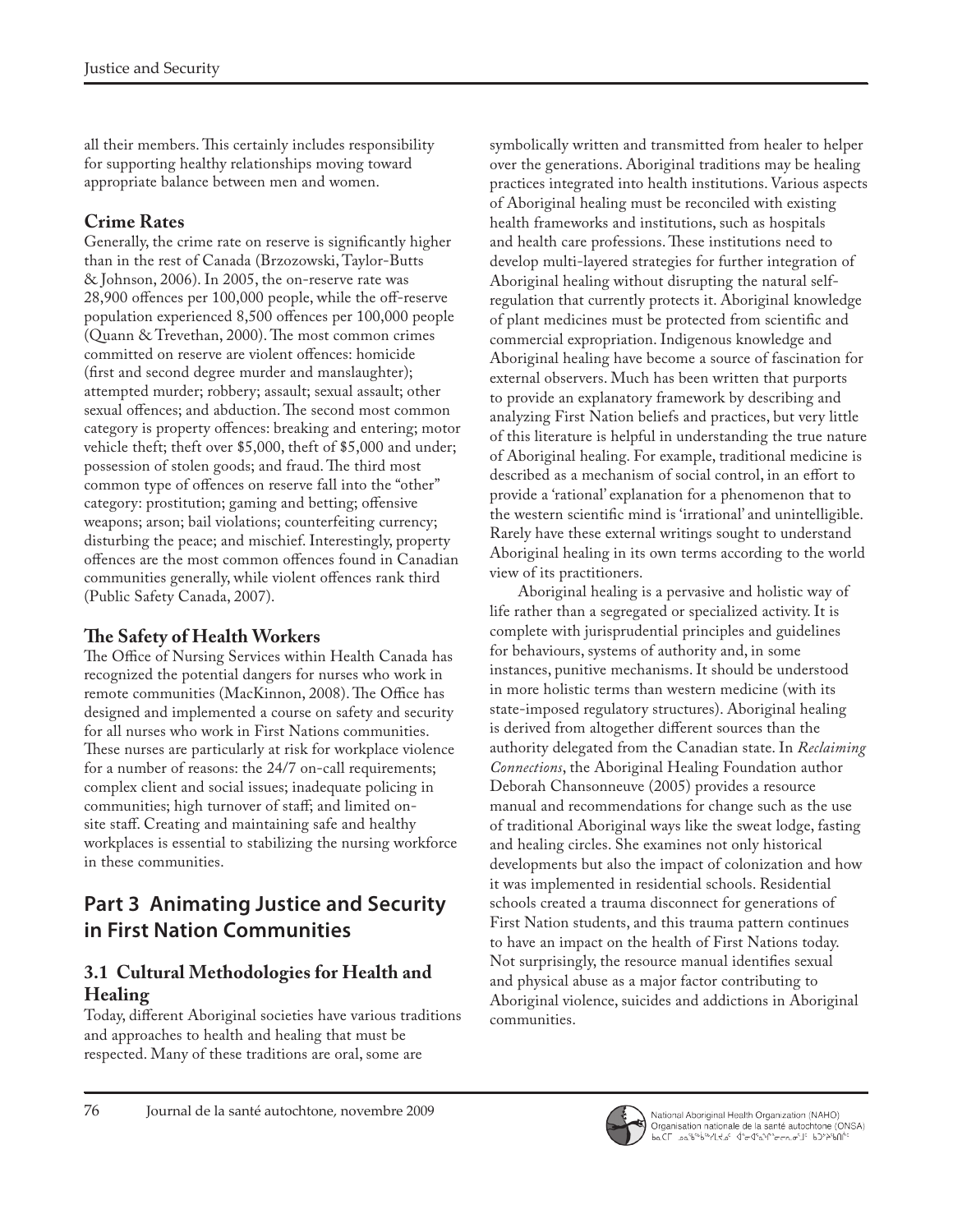## **3.2 Community Strategies of Success**

#### **i) Community Support and Leadership**

A healthy community requires healthy leaders. The literature reviewed for this paper show the importance of good leadership skills, by examining the qualities of great leaders. Leaders are not born as leaders but are developed through individuals and their community by positive mentoring and nurturing (Sask. Justice Reform. 2004). The Saskatchewan Justice Reform Commission describes this concept:

This Commission believes that leadership requires a complex interplay of skills (such as discipline, flexibility, self-awareness, self-management, ability to learn, drive, purpose and honesty). It also requires the knowledge and skills to work with others and within organizations. Such work calls for the ability to manage effective work groups, the ability to build and maintain relationships, the ability to communicate, the ability to develop others, the ability to inspire, the ability to manage change, the ability to solve problems and make decisions, the ability to influence, the ability to take risks, and the ability to set and obtain goals and make plans. Some may come by these skills naturally, but for most they are learned. In the right settings, they can be taught, practised and cultivated (Saskatchewan, 2004, Ch. 1, pp. 1-2).

It is important to support today's capable leaders and to cultivate the next generation of leaders – without this – our recommendations may fail. While it is necessary to create governance structures to deal with the concerns noted in this report. The structure that governs a community and a First Nation must be one of empowerment to support the leaders while any new approaches are developed.

### **ii) Preventing and Targeting Crime**

Chantal Bernier (2007), Assistant Deputy Minister (ADM) of the Community Safety and Partnership Branch of Public Safety Canada, noted in her report that:

With any government policy or program, there will always be the typical challenges—lack of funding, insufficient mandates or jurisdictional issues, to name a few. However, the real challenge is to find ways to overcome these obstacles and provide effective services to the people the policy serves (Bernier, 2007, p. 4).

The policing issues that we see today will be exacerbated with any significant population growth, not to mention

growth rates exceeding 75 per cent in less than two decades. Policies must then be crafted to reflect a new framework. For example, we need policies that improve the resources to police on reserve but also actively encourage them to work closer with the community. Policies are needed to set a framework of sharing information, developing holistic approaches and making meaningful commitments to work with the communities.

Engaging Aboriginal people in securing the safety of their communities is a critical step away from the colonizing model. Fundamentally, First Nations cultures held people on a good path in any number of ways. But in a no man's or no woman's land of neither one nor the other, we must find ways to address the trauma of colonization that support the reconnections of Aboriginal people with each other and others. Utilizing some of the recommendations in this paper is a very good start (Bernier, 2007).

As Ms. Bernier's report states, the serious issues raised will not solve themselves. Demographic data demonstrates that high crime rates, poor health conditions, and overcrowded, rundown housing will only get worse unless these problems are vigorously confronted and resolved. Building partnerships by consulting meaningfully with those most affected and rallying the essential human and financial resources necessary will help address some of the serious problems underlying safety issues in Aboriginal communities today. Until the restraints and positive supports provided by Aboriginal cultures are restored, communities need help in restraining those individuals so overcome with trauma or addictions that they "act out" on those closest to them. Restraining and, if necessary, excluding—banishing those who act harmfully toward the community are practices that are consistent with many First Nations traditions. For all these reasons, we need to provide what is necessary to adequately police Aboriginal communities. This includes, for example, increasing the number of culturally astute police officers to provide around-the-clock service, providing acceptable office and lock-up facilities, and making sure the officers have appropriate housing. The health and wellbeing of residents of First Nations and other Aboriginal communities depends on safe environments through preventing and targeting crime.

# **Part 4 Moving Forward in New Directions**

### **4.1 Increasing Knowledge**

As the adage goes, knowledge is power and so it is within

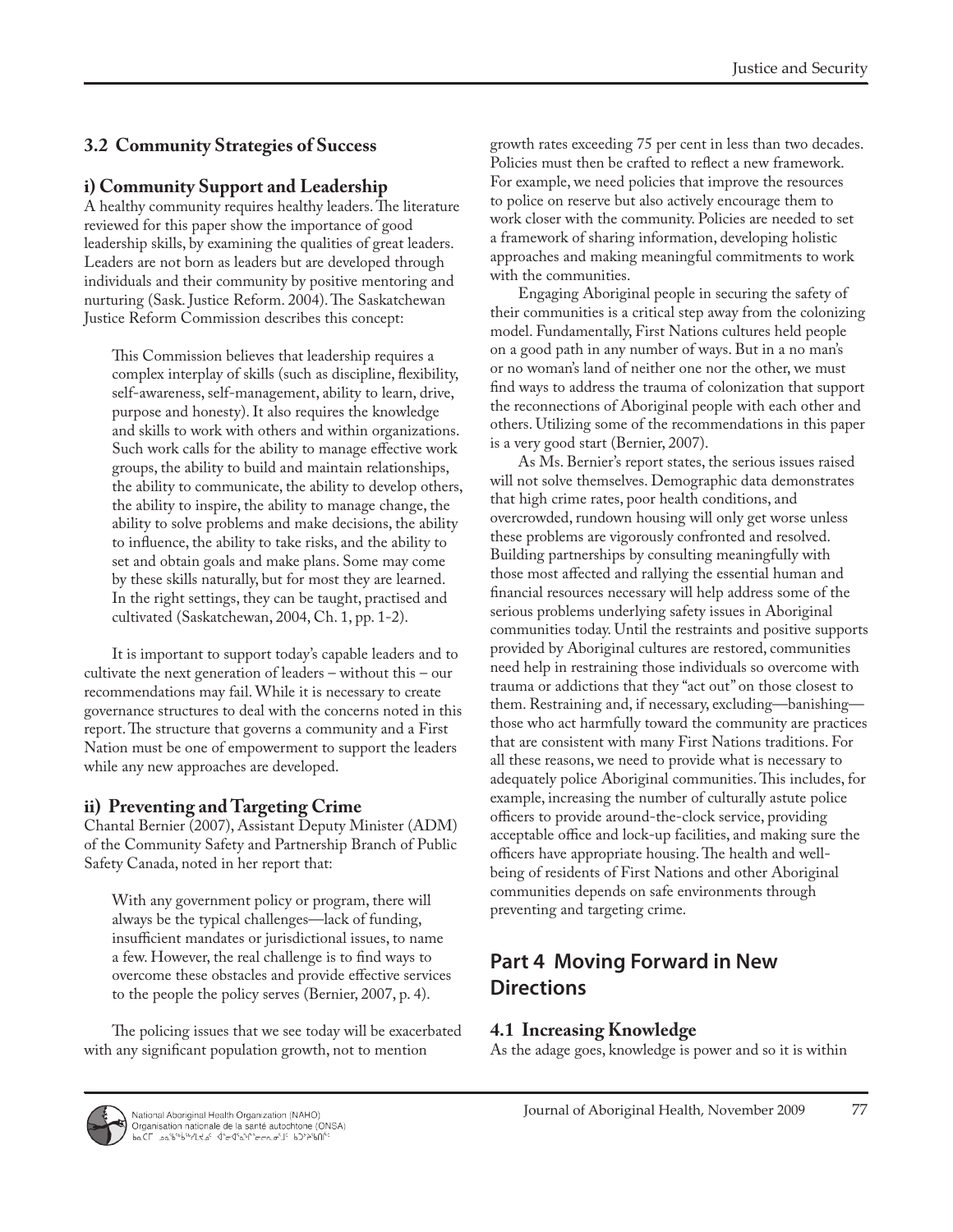Aboriginal communities. The National Aboriginal Health Organization (NAHO) (2002) suggests that improving the health of Aboriginal people requires that we collectively engage in transferring knowledge and developing links for doing this more fluidly. With indigenous knowledge, we can rebuild what has been lost in cultural wisdom and knowledge and use it to restore personal, kinship and community health. We can fund specific research into First Nation health practices—physical, mental, emotional, and spiritual. We can also develop strategic research partnerships for both addressing the massive harms inflicted by colonization and promoting traditional healing practices. With this multi-pronged approach, we can also address immediate health needs by recruiting, training and figuring out how to keep Aboriginal health workers (retention) (National Aboriginal Health Organization, 2002).

These include engaging in activities and linkages related to effective communication through knowledge transfer; addressing key promotion/prevention issues; undertaking specific research and developing strategic research partnerships; facilitating the recruitment, retention and training, and utilization of Aboriginal health workers; and promoting traditional healing practices.

## **4.2 Mapping New Frameworks**

It is clear that programs and its policy and decision makers cannot provide the only solutions. If colonization is the root cause of all trauma and harms in First Nations communities - a singular colonial agency approach to develop better policing, better justice delivery and better social programs would be or could turn into the same approach that does not work. The changes require us to focus on empowering healing processes of First Nations communities. We can do this by always asking ourselves, what moves us away from colonization and steps us closer to decolonization? Doing this won't be easy or inexpensive. There have been a lot of resources dedicated toward causing the trauma and harms in First Nations communities and resources must be funded to repair the damages. It seems only logical then to dedicate the necessary decolonizing resources to move forward in a positive way. But how can we do this and what does it mean to do things differently?

It cannot be overstated that rethinking how to step toward decolonization is no easy task. Daring to do so means facing a lot of resistance, both from the colonial regimes, policies and programs but also those internal colonial streaks we all carry inside of us. Colonial programming is pervasive and tantalizing even with those of us that know a paradigm shift is needed. Many of us find it difficult to continue to hold the line and resist the

safe paradigm that lurks within our souls. But for those of us that want to go forward in a new healing way, we must say "no" to systemic discrimination, bias and prejudice in a thousand different ways. We must respond in good, sustainable ways to the colonial onslaughts. First Nations cultures, traditions and communities give hope and direction to do the best we can in facing the colonial churning. To be genuine, changes would have to honour First Nations selfdetermination as this is what the value of respect requires. Clearly, abandoning the colonial system seems the only reasonable approach if we are to approach First Nations communities in a meaningful, just and respectful healing way. Yet, the realities of power make this unlikely; at least in the immediate future. The work of the international nonprofit society *Four Worlds* is helping to alleviate this gap. Four Worlds emerged out of Aboriginal community healing and development efforts from across North America as well as in Africa, South-east Asia, the Pacific, the former Soviet Union, and Latin America. Four Worlds uses a culturally based approach to develop models of success that builds human and community transformations. Over the last decade, Four Worlds has conducted several national studies related to justice and security issues in Aboriginal communities with the aim of strengthening community based approaches, understanding and building comprehensive strategies in addressing root causes of harm (Lane, Bopp, Bopp, & Norris, 2005). One study, the *Mapping the Healing Journey* found there were generally four distinct cycles (or circles) of healing processes (Lane et al., 2005). Stage one is the beginning of the journey of the long Winter; next is gathering momentum in Spring; hitting the wall in Summer and finally moving from healing to transformation in Fall. The Winter cycle of healing is often jolted by a crisis or a paralysis in the community. For the first time, the community is challenging the dysfunctional patterns and members start their own individual healing journeys. It is a time of hope as healing of the community becomes a priority. In the Spring cycle, much energy is given to encourage the occurrence of positive shifts. New patterns begin to emerge and the healing process creates new programs, organizations and methods in addressing at risk or crisis issues. There is great hope and optimism during this cycle, but then soon, the hitting of the wall in the Summer cycle is upon the communities. Human and financial resources are strained or broken, bureaucratic requirements and the feeling of hope turns into resentment and avoidance tactics overwhelms processes. Aboriginal communities struggle to make it through this long hot Summer. If they can get through the Summer, transformation and healing takes form. The Fall cycle moves from individual pattern



National Aboriginal Health Organization (NAHO)<br>Organisation nationale de la santé autochtone (ONSA)<br>bالله العامد المستمرين المستمرين المستمرين المستمرين المستمرين المستمرين المستمرين المستمرين المستمرين المستمر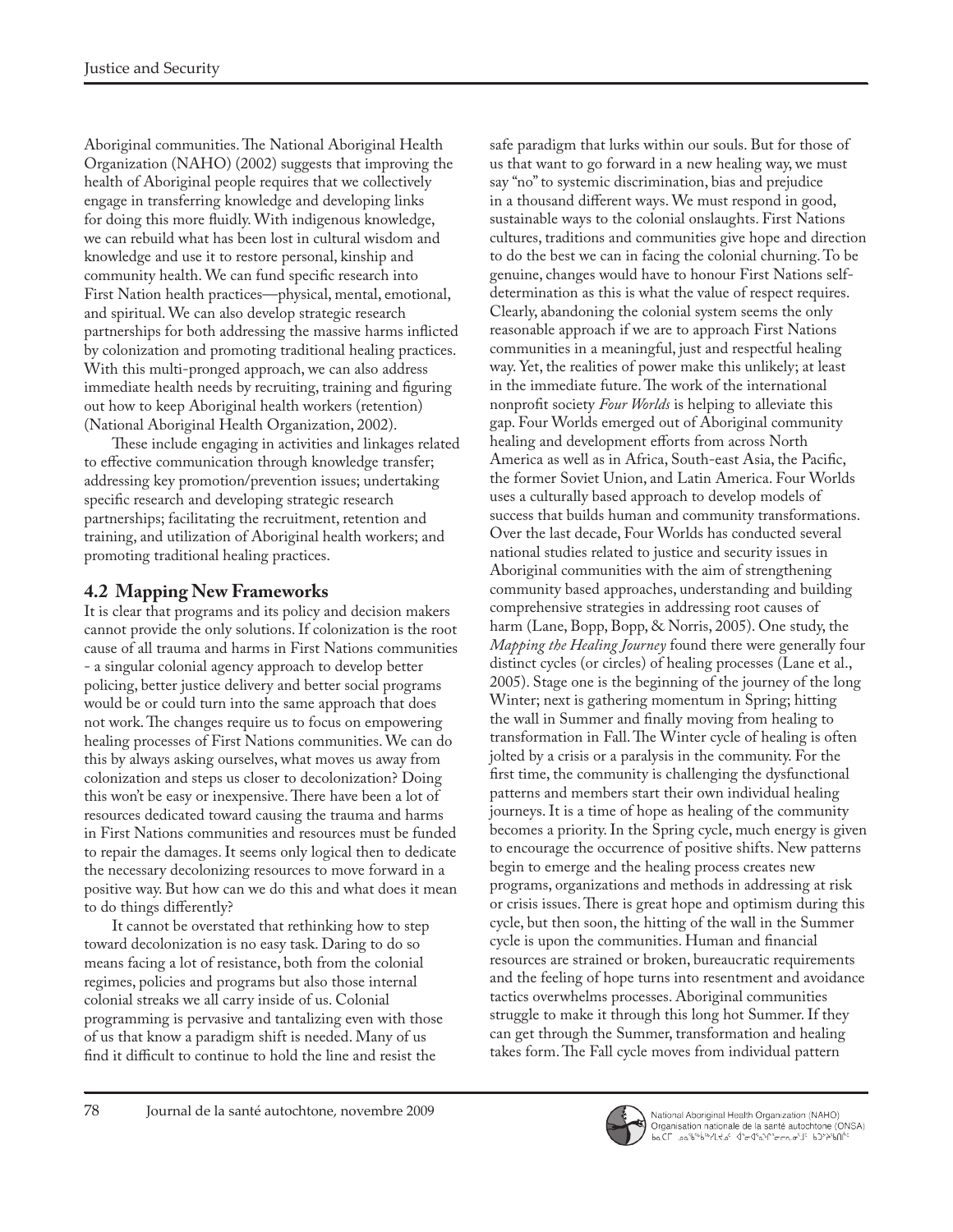changes to remedying systemic issues. Communities, agencies and governments are working together in transforming the trauma to healing. Communities take control over the patterns and others work to support the initiatives (Lane et al., 2005).

We need a different model of how we make decisions, a more holistic, inclusive model. In so doing, we will have to move toward creating justice and security in First Nation communities. The following principles highlight strategies for success based on healthy decision-making processes, mutual respect and strengthening communities:

#### **Core recommendations for Frameworks for the Future include four key categories:**

- Self-Determination (control and continuity over systems).
- Economic Development (increased economic growth).
- Social Developments (social capacity building).
- Circles of Democracy (decision-making and inclusion through circle processes).

#### **4.3 Recommendations and Action Strategies (***Frameworks for the Future***)**

There are a number of principles that ground recommendations for the future and the literature suggests consensus that a principled approach must include:

- First Nations need to define their own terminology which captures their *sui generis* cultural perspectives and understandings.
- Initiatives must be consistent and supportive toward First Nations inherent right to selfdetermination.
- Government's role should be working in a collaborative manner toward providing support to First Nations and as such, working toward resolving any conflict issues that may arise between government departments, agencies and delivery services.
- Limitations in any one department or agency in actively remedying crisis factors should be addressed by the parties to consult, work together and coordinate efforts to address in an effective and efficient manner.
- Mutual respect must take into account different

interests, perspectives, cultures, understandings, and concerns of stakeholders.

- Processes should be inclusive, gender sensitive, and linked to culture and traditions.
- Ensure a balanced approach is engaged which reflects gender stability.
- Consideration of the balancing of individual and collective rights consistent with indigenous laws and Canadian laws.
- Processes should be developed that provide for community leadership, input, application, and an appeal processes (this may vary depending upon the characterization and roles).
- Processes and procedures are to be grounded within principles of openness and transparency.
- Crisis factors must be approached in a proactive manner rather than inactive or response approach. For example Community Health Plans, Community Justice Plans and Community Education Plans would be developed as preventative plans for averting or reducing crisis factors.
- Priority is to be given for adequate and meaningful consultation processes and where appropriate, accommodate community initiatives.
- It is important that adequate and meaningful communications be implemented so that everyone is aware of what is going on in their community. A communications strategy is important. Some examples of timely communication follow in the form of specific recommendations:

### **Recommendation 1 – Empowering the Healing Processes of First Nations**

### **Engaging the Circle Process – The Circle Model**

The ancient indigenous model of the Circle offers a different approach. Circles bring people together who have widely different backgrounds and experiences. In fact, the more diverse the group and the more divergent the views, the greater the possibilities are for truly innovative and unprecedented outcomes. Circles are not about amplifying sameness. They are about culling wisdom from different experiences and engaging a wider knowledge base from which to make balanced and sustainable decisions.

The Circle Model is a decision making and delivery model that provides a shifting in the framework from one of power over to inclusiveness (stepping toward decolonization). It reflects the commitment to doing things

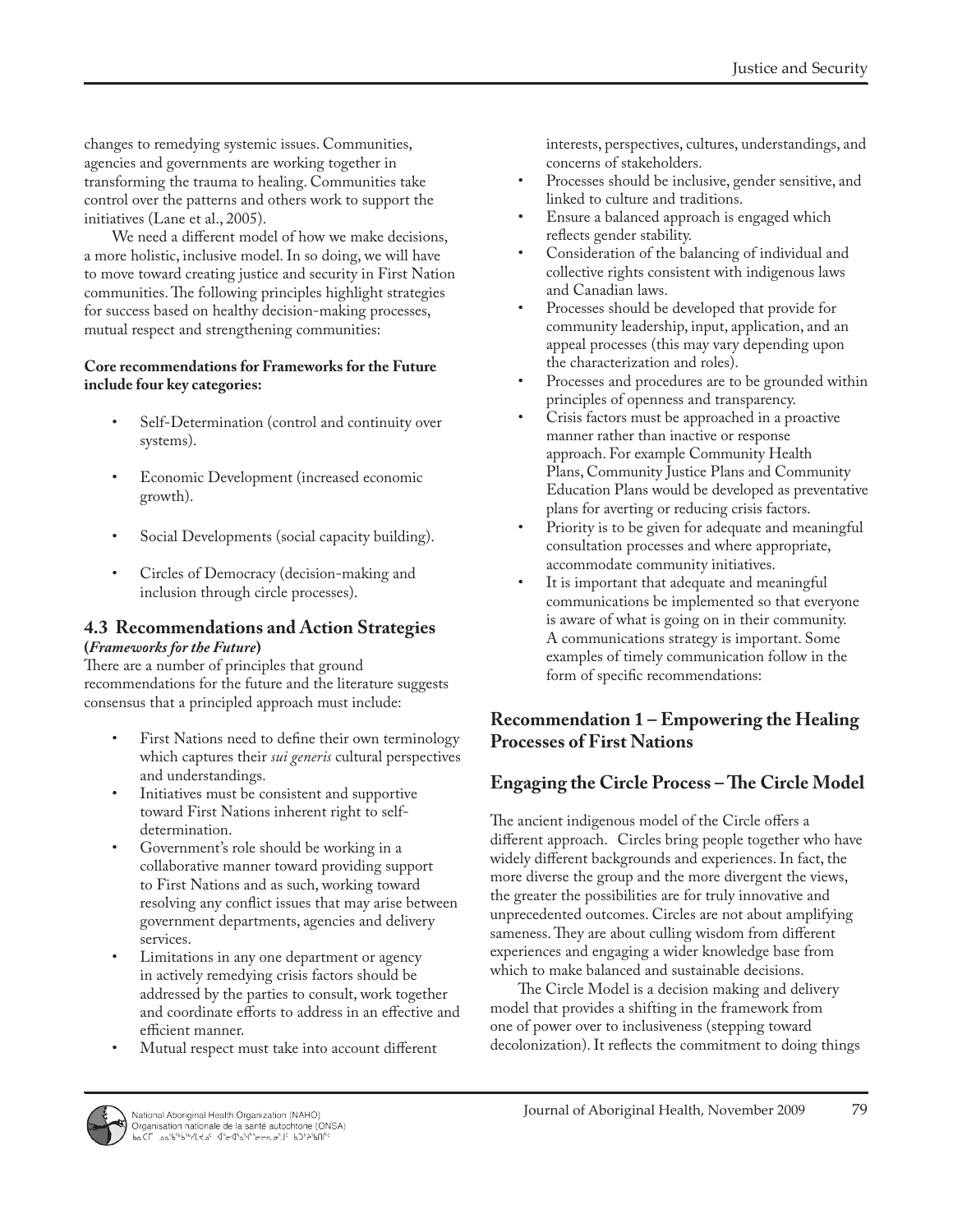in a different way and working through challenges that brought us to where we are now. It is a call for peoples to people relationships, a way to do things differently in a holistic way, share information, enhance capacities and be open to transformations. Decolonization and Circle Models are not just big words or another way of managing and maintaining the status quo but are at the core of healing in First Nation communities. It signifies a transformation like we have not yet seen. And it must come because the costs of avoiding it are too great for everyone.

The Circle Model offers a structured form of dialogue that engages us in those difficult conversations and builds relationships through common goals. Circles create safe spaces for expressions of how best to approach deep and controversial problems. But, how can community input most effectively steer decision makers on matters that are challenging, emotional and controversial, so that their decisions serve the broader community interest for justice and security? Clearly, Circles shift the mindset of both planners (program delivery personal, agencies and governments) and communities. By offering a new vision, the Circle Model invites a philosophical shift in how we—planners and communities can approach everyday community justice and security issues. Circles stimulate and shape the discussions within the community and allows for collective decisions and actions. It helps the communities achieve their vision for the community.

### **Values: The Link between Planning and the Circle Model**

Embedded in the philosophy of Circles is an emphasis on values and common concerns. This emphasis guides communities in concrete ways to form better relationships and to improve performances in reducing at risk or crisis events. The Circle Model value-based approach helps:

- Access strengths in participants to resolve very difficult problems.
- Bridge differences between cultures, ages, genders, geographies, status, etc., since the core values of the Circle are widely understood and shared across these differences.
- Engage people on spiritual or meaningful levels as well as on mental, physical and emotional levels.
- Promote creativity.
- Reinforce healthy relationships.
- Build communities to prevent misunderstandings and disputes.
- Energize a commitment to the shared vision of the project.
- Provide a way to guide and assess performance without becoming prescriptive.
- Form a unifying force across disciplines and circumstances.
- Allow local autonomy while holding a common vision.

At the community level, there are strong emotions to crisis events that are being affected: violence, death and addictions, or other dangers are at play. Communities and agencies often find themselves in the middle of intensely emotional conflicts, and it is no small challenge for them to handle the emotional responses, much less the reasons behind them.

Today, most communities and agencies recognize the need for engaging the public, even though they know the problems associated with doing this. This trend has been building over decades. The Circle Model is a recognized body of knowledge as a technical and political aspect of knowledge which gives it credibility. The Circle Model offers the communities and profession a new tool for engaging in difficult conversations. It is not a one-way process in either direction. Instead, Circles create safe and equal opportunities for everyone to participate. Everyone in the Circle shares responsibility for the dialogue and for building strategies for change. Circles can be used either as one-time, stand-alone events or in concert with other strategies for engaging when in crisis or at risk. Certainly, whenever there is a need to develop relationships and build understanding, a Circle is a good choice.

### **Suggested Methodology**

- Make Contact with Chief and Council or justice committee or health committee; discuss what processes are already in place that could be built upon (look at health departments, education and schools, justice committees, etc.).
- Look at it as a process, not a singular event  $-$  it is a powerful process that engages the participants. Assess the parties and their preparation – may want to use one large circle or a series of smaller circles.
- Look at the purpose of the circle  $-$  is it going to be used to address justice and security issues on reserve – do you want a large public circle, or a series of private circles followed by a large circle.
- As noted above, the core values and the principles remain unchanged for the Circle Model.

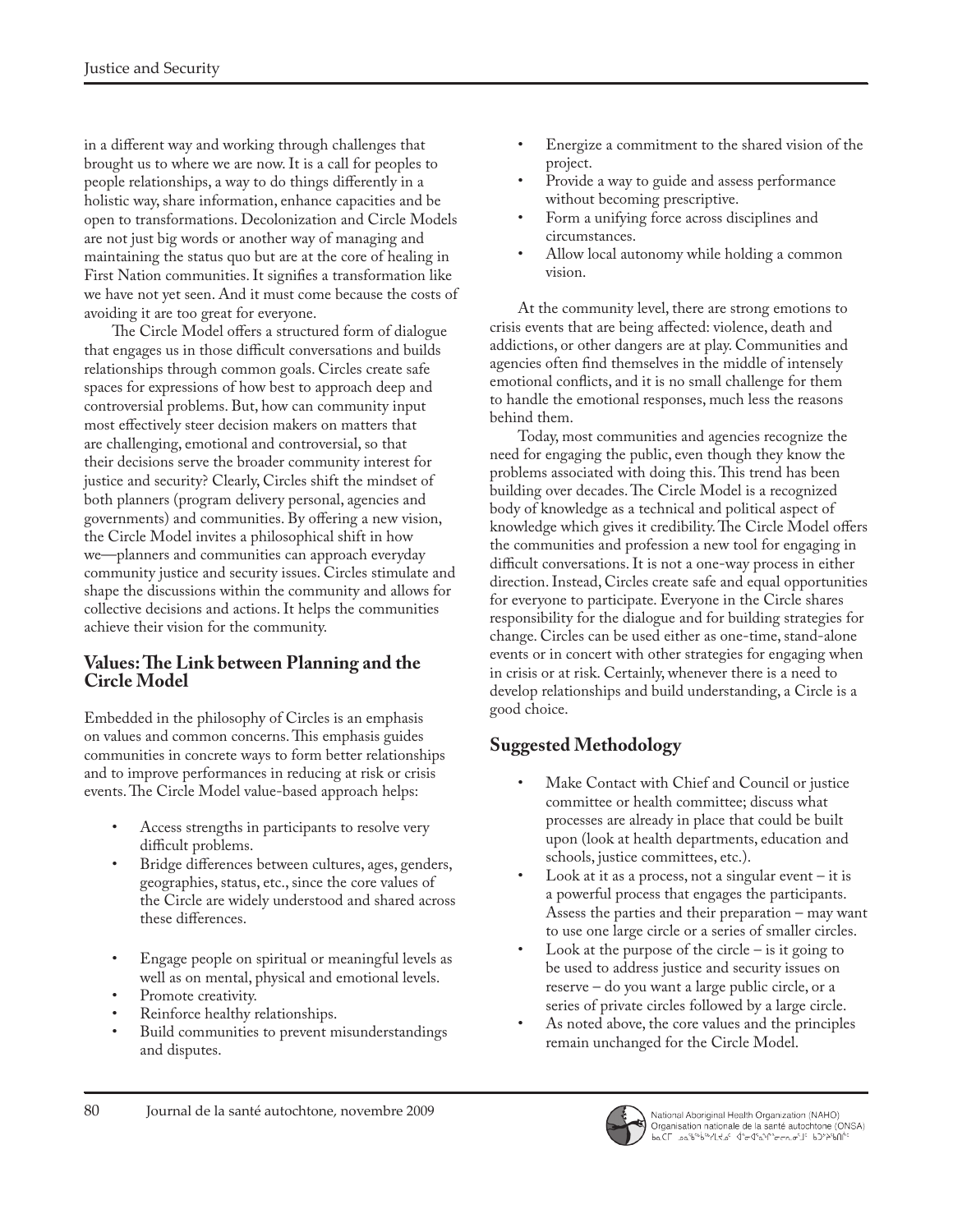The process can be adapted to the changing circumstances of the event(s) and changed while the process is occurring to adapt to new issues as they are revealed.

• Who is the facilitator? Ensure that this person is capable to lead the process and will ensure follow up.

### **Recommendation 2 – Seek Comparable Funding for Preventative and Proactive Community Justice and Security Community Plans**

### **As Response to Frontline Crisis**

In response to the realities of First Nations communities, it is recommended that a new funding method capable of assisting frontline agencies who are frequently the first and often the only line of response in a crisis situation. The decolonizing resources must be flexible to meet the unique cultures and needs of the communities. There must be crisis prevention, response and crisis aftermath initiatives based on holistic understandings. For example, governments (First Nations, provincial/territorial, federal), proximal municipalities, agencies (schools, daycare, police, health programs, youth centres), and families themselves must work together in new ways to ensure the safety and well-being of First Nations communities throughout the crisis, development of prevention, response and aftermath remedies. Preventative and pro-active Justice and Security Community Plans can be developed in accordance with the principles noted above. The urgency of the crisis situation in many First Nations communities requires an active proactive preventive approach, knowledge exchange, enhancing prevention, intervention processes, and reducing strategies that suppress healing must be implemented in a stronger and more holistic manner. These new more appropriate systems must be rooted in the First Nations cultures of the community which required clarity and understandings of colonization, decolonization and steps in between.

# **Suggested Methodology**

• Once you have developed the focus of your project, you will need to find a source or sources to fund it. There are several types of funding you could pursue such as (but not limited to), your committee; your band; federal government sources, provincial government sources; Aboriginal organizations – either locally, regionally or nationally; private

sources or industry sources.

- A proposal will have to be written. There are many sources to assist you with this at the band office, you may also look online or there may be government sources to assist in this area. The proposal should be garnered and approved through the band council/office and/or the committee you are involved with. The proposal will provide the substantive and financial basis for the work you will do, the timelines and the deliverables.
- Sometimes if you partner with other agencies within your community or other agencies within the Tribal Council or (local/regional/national) organization that you belong then the resources (both financial and/or human) may be shared.

### **Recommendation 3 – Building Community Capacity and Infrastructure**

The crisis situation in many First Nations communities indicates the urgent need for the development of responsive services and programs capable of supporting families, protecting children and youth and promoting community healing. Capital funds are needed to develop community infrastructure that is capable of supporting community guided approaches to healing. Enhancing healing capacities for First Nations to develop culturally based crisis prevention and response materials is crucial.

# **Suggested Methodology**

- Using the suggested methods of garnering funding for the community as noted above, a community centre could be seen as one way to create an infrastructure that could house, prevent and respond to any crisis. There should be some type of infrastructure in place to have the capacity to respond to crisis and to act as the centre hub for civic, social, cultural, and educational activities.
- For some First Nations, the use of co-operatives has proven successful as a mid way point between band run projects and private enterprise for economic development. In the context of responding to crisis, a co-operative of certain people could be built and utilized that could be the frontline responders using this models as a basic template to build infrastructure in a community.

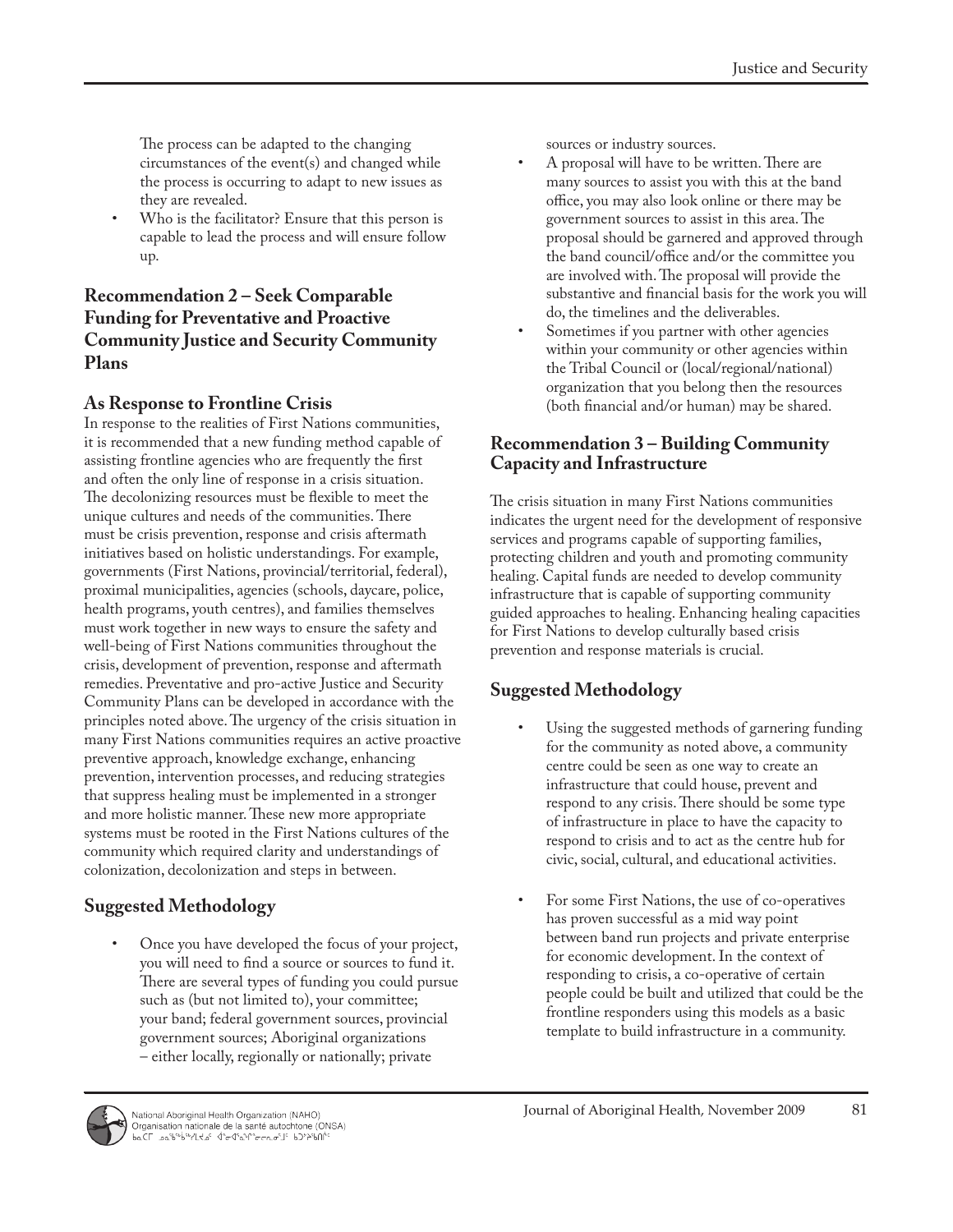# **Recommendation 4 – Building Relationships**

The development of collaborative relationships must occur to respond to at risk or crisis events with particular focus on incidents of violence and suicides. Dedicated human and financial resources are required in order to facilitate the education, awareness and the development of community communication plans. Further relationship building must be integrated into the funding formula as a funded line item in order to support collaborations between First Nations agencies and other organizations on and off reserve. For instance, approach government, provincial and federal, on capacity to engage community with and without partners; community organizations, such as John Howard, Tribal Councils and neighbouring First Nations. Health Canada and Department of Indian Affairs and Northern Development (DIAND) should also work collaboratively with other departments to ensure that the voluntary sector receives the support it needs to enter into respectful relationships with First Nations.

A true partnership works therefore transparency of the parties is crucial so the parties should be involved from the outset. It is important that there are designates from each partnership that have the requisite knowledge to actively participate in the project – whether it be community health plans, or community education plans, etc. All must be on equal playing fields and have a common objective(s), and the terms of reference should be developed to outline the roles each partnership will take.

# **Suggested Methodology**

- Build community trust and comfort on an ongoing basis through a good communication plan and dialogue with those who your actions will affect and be affected by.
- Good relationships are based on ethical and honest behaviour.
- Look at your project plan with other stakeholders and garner their support by engagement.
- Consider Memorandums of Understanding/Intent, Letters of Agreement to work together. Terms of References are useful for outlining responsibilities of the parties.

### **Recommendation 5 – Review Models that Work (Project and Cooperative Governance)**

Good governance requires leaders that lead. There are a

number of approaches that are suggested that will assist a First Nation in this area. These include:

- Work towards increasing the size and number of leadership training programs in First Nation communities and institutions.
- Focus on the leadership content in mainstream education and training programs.
- Improve the cultural content of leadership training programs so that these programs meet the needs of First Nations leaders and communities.

Additionally, looking at different models that have been successful and how various communities have defined success and leadership is very important when reviewing models that work. For instance, models that work can be found in a variety of instances – for these purposes it may be for the actual project itself (such as Hollow Water) or for models of cooperation (such as a co-operative model). It can not be overemphasized that models of success can not be transplanted without deep and thoughtful consideration given to the unique culture and circumstances of the community with community input.

# **Suggested Methodologies – Project**

- Do a literature review on the subject matter.
- Visit various projects that have been in place and ask questions on how they developed their model. See if you could sit in on their project while it is occurring. Ask for assistance to help set up your project and the use of their forms, etc.

#### **Suggested Methodologies – Cooperative Governance**

• As an alternative method to the Band Council and Chief making decisions - a small body may be a decision maker that combined with other small bodies working on the same type of projects would create a type of Membership Council. Together they are the governing body that ensures consensual democracy is adhered to (with established rules of procedure, etc.). This can be either project driven or community driven. It could consist of many small project driven groups (i.e.: health committees to deal with health crisis, and justice committees to deal with justice and security crisis) from each band that together create a larger body of like minded projects, and are able

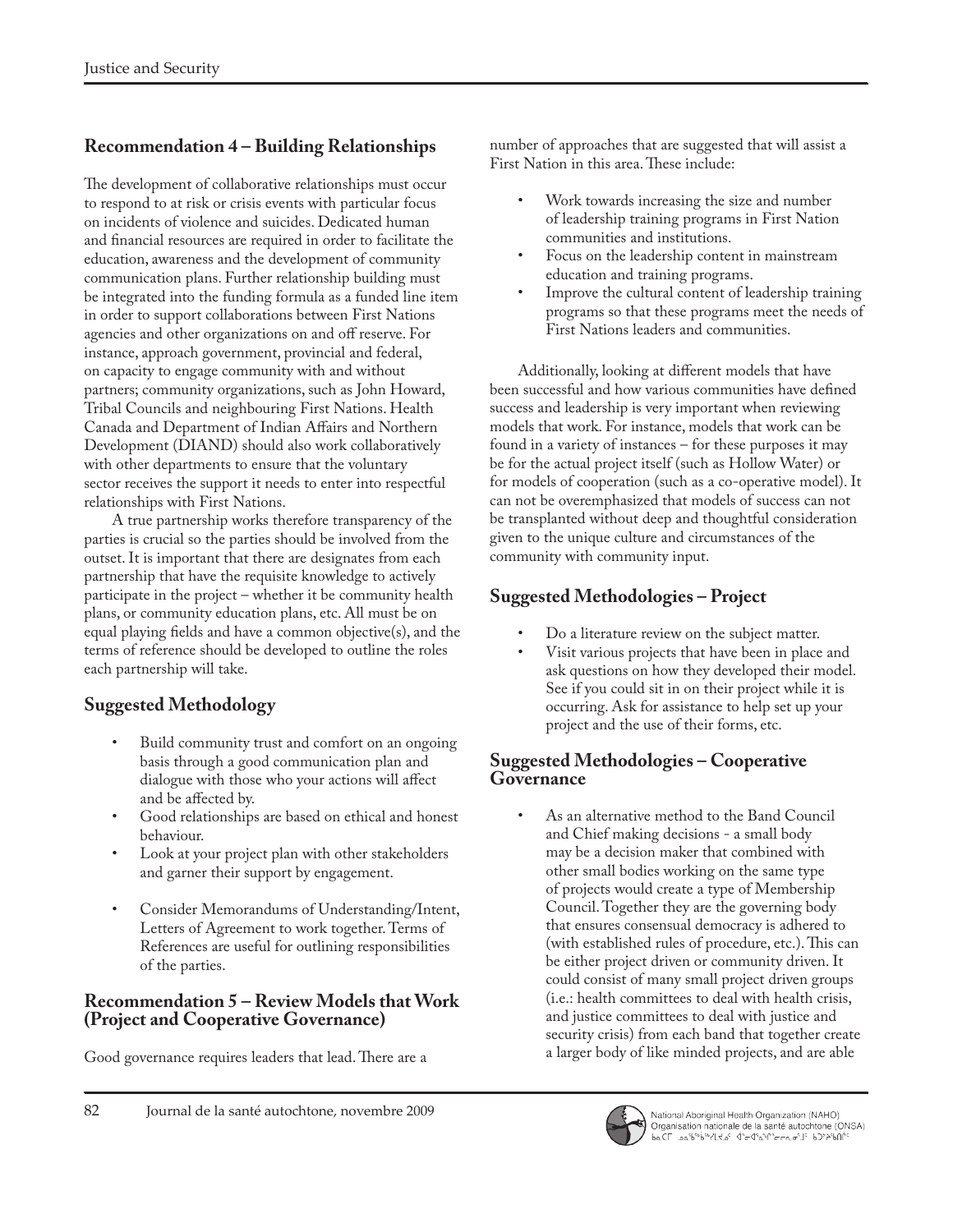to move forward more efficiently than if a body was overseeing their work that had no interest or knowledge of the issues.

# **CONCLUSION**

As the literature on First Nations communities at risk or in crisis notes, there must be new transformative decolonized approaches to enhance the justice and security capacities of the communities. Investment in coordinated and multi-disciplinary strategies and programs that include the corporate and government sectors and affirm the role of families themselves to respond to crisis situations are urgently needed. A realistic plan for developing First Nations leadership must provide for community involvement, recognize traditional practices and must look at ways to support current and future leaders in their quest for healthy communities.

This body of literature warrants the time and support needed to generate new ideas, map out new ways of conceptualizing collaborative relationships across cultures, and engage in the cross-disciplinary discussions that have the potential to change how we think about addressing social problems. By fostering an environment that seeks to strengthen our capacity to communicate across our differences in order to cooperatively engage in problemsolving, there emerges the possibility of solidifying respectful connections that have the potential to support the social change that is urgently needed to create a better world for us all and ensure a just future for First Nations people.

# **APPENDIX "A-1"**

### **Definitions**

**Aboriginal Over-Representation** – refers to the high rate of prison population of Aboriginal people in relation to the general population. Criminal justice studies and case law has named colonialism as the root cause of Aboriginal overrepresentation in Canadian prisons.

**Assault** – refers to three types of physical assaults under the Criminal Code being: common assault (s. 265), major assault level 2 (s. 267) and major assault level 3 (s. 268). Common assault is the least serious level and includes pushing, slapping, punching, and face to face verbal threats. Level 2 assault includes assault with a weapon or causing bodily harm including carrying, using or threatening to use a weapon. Level 3 includes aggravated assault wounding, maiming, disfiguring or endangering the life of someone.

**Colonialism** – refers to both the formal and informal methods (behaviours, ideologies, institutions, policies, and economics) that maintain the subjugation or exploitation of Indigenous peoples, lands and resources.

**Crisis Events** – refers to two types of crisis events. Community crisis occur when horrific events shock and horrify the community and general society. Systemic crisis occurs when horrific treatments of individual people occur within the criminal justice system.

**Crisis Origins** - refers to the root causes of the crisis in order to provide potential sources of support for the individual or the community in crisis. One is to think about the possible reasons why the problem began which may enhance the ability to develop strategies about the social resources and support required to impact a) the outcome of a crisis, and b) risk factors or indicators associated with the crisis.

Origins fall into 3 categories: situational, transitional and cultural/social.

**i)** Situational occurs when extraordinary events happens that are not predictable, can vary in intensity and have characteristics of sudden onset, unexpected, emergency, potential impact. Examples of man made disasters or natural – flood, fire, crimes, illness, and death. **ii)** Transitional may be seen as life stages passages (adolescence, marriage, parenthood) and can be prepared for but has the potential to provoke depression and crisis.

**iii)** Cultural and social/structural sources come from outside the person and are often beyond the control of the individual. This is discrimination in all walks of life, violence against women, hate crimes, etc. It may also include institutionalization and forced relocation. People may internalize oppression believing these falsehoods to be true – this results in self hatred and self destruction.

**Crisis Multi-dimensional** – refers to the understanding that one definition of communities at risk or in crisis is not adequate. Instead factors that should be considered include, but are not limited to:

- Degree of community infrastructure (emergency service, schools, health care, etc.).
- Degree of community recovery from colonization.
- Inventory of possible hazards (ie: environmental, transportation, political unrest, suicide rates, violence, and distress in family).
- Community emergency response plan in place.

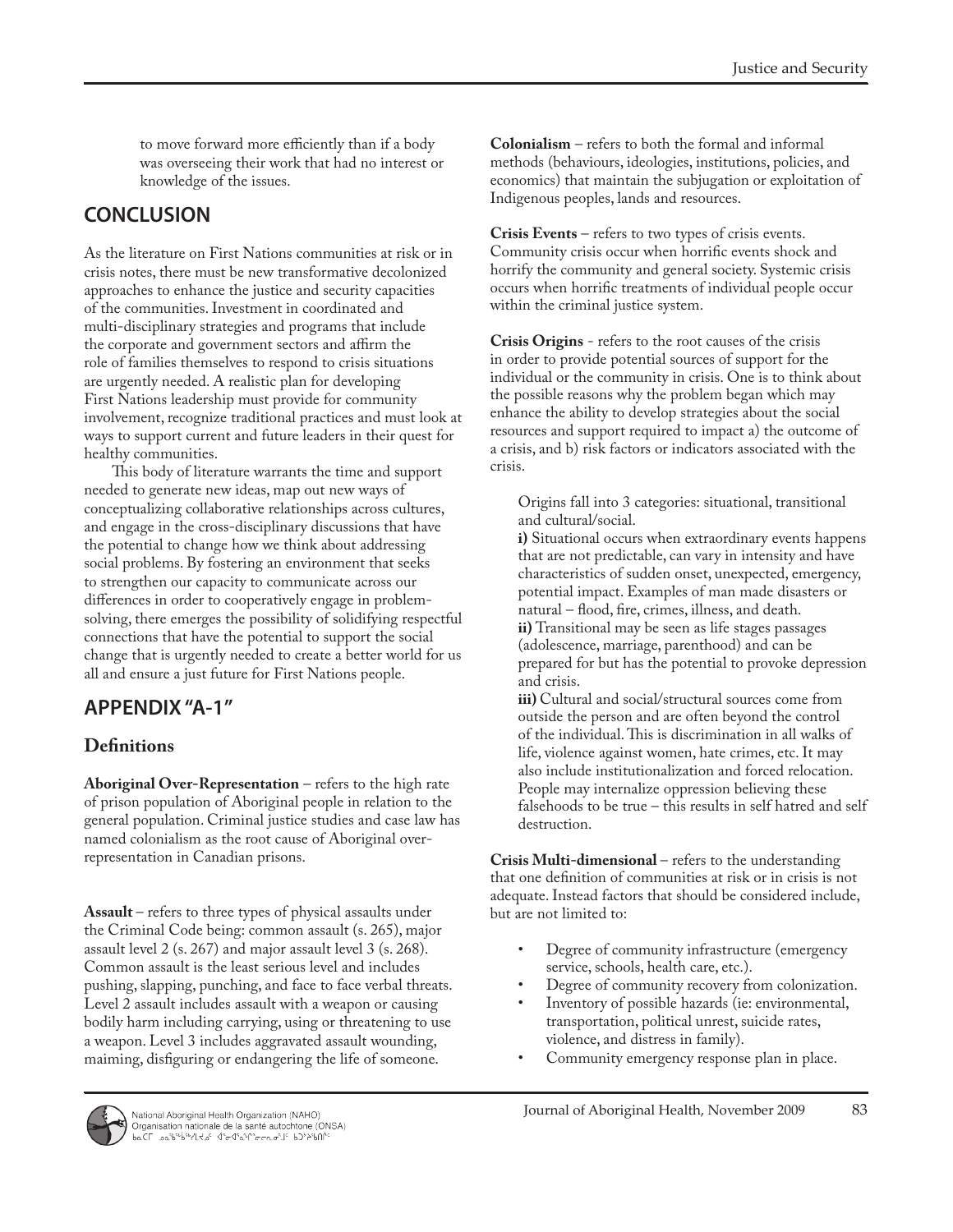- Proximity to culturally appropriate response teams.
- Training and support for prevention and response.

**Decolonization** – is the intelligent, calculated and active resistance to the forces of colonialism that perpetuate the subjugation and/or exploitation of our minds, bodies and lands, and it is engaged for the ultimate purpose of overturning the colonial structure and realizing indigenous liberation. It is not about tweaking the existing colonial system to make it more indigenous-friendly or little less oppressive.

**First Nation(s)** – is a term used in place of "Indian(s)" that emphasizes the political and cultural dimensions of those who lived on the land from "time immemorial." When discussing specific First Nations, the name of that nation may be used.

**Registered Indian** - a term used by Statistics Canada to indicate a registered or Treaty Indian. The expression "Registered Indian" refers to those persons who reported they were registered under the Indian Act of Canada. Treaty Indians are persons who are registered under the Indian Act and are descended from a band that signed a Treaty.

**Sexual Assault** – refers to actions ranging from unwanted sexual touching to sexual violence resulting in serious physical injury. Special categories under the Criminal Code are designed to protect children from sexual abuse. Criminal Code s. 271, s. 272, and s. 273 capture sexual assault level 1 (minor or no injuries), level 2 (sexual assault with a weapon, threats or causing bodily harm) and level 3 (wounding, maiming, disfiguring or endangering the life of the victim). Criminal Code s. 151, s. 152, s. 153, s.155, s. 159, and s.160 are directed primarily to address sexual abuse directed at children.

**Sui Generis** - *Sui generis* is a Latin term meaning "of its own kind," "unique or peculiar." *Blacks Law Dictionary*, 7th ed., (St. Paul MN.: West Group, 1999) *s.v.* "sui generis." Rights that are *sui generis* do not fit into categories of French or English law. *Guerin v. R.,* [1984] 2 S.C.R. 335.

# **REFERENCES**

Aboriginal Circle. (1993). In Canadian Panel on Violence Against Women, Changing the Landscape: Ending Violence – Achieving Equality. (pp. 101-190), Ottawa: Minister of Supply and Services.

- Aboriginal Healing Foundation. (2006). *Final Report of the Aboriginal Healing Foundation: Healing Journey: Reclaiming Wellness. Vol. 1*, (p. 147). Ottawa: Aboriginal Healing Foundation.
- Aboriginal Healing Foundation. (2008). *From Truth to Reconciliation: Transforming the Legacy of Residential Schools*. Ottawa: Dollco Printing.
- Amnesty International. (2004). *Stolen Sisters Discrimination and Violence Against Indigenous Women in Canada* – A Summary of Amnesty International's Concerns. Retrieved December 15, 2008, from http://web.amnesty.org/library/Index/ ENGAMR200012004
- Assembly of First Nations. (1998). *Residential School Update*. Ottawa: Assembly of First Nations.
- Assembly of First Nations. (2008). *Fact Sheet: First Nations Population*. Retrieved December 1, 2008, from http://www. afn.ca/article.asp?id=2918
- Astwood Strategy Corporation. (2002). *Results of the 2002 Canadian Police Survey on Youth Gangs*. Retrieved December 1, 2008, from http://ww2.ps-sp.gc.ca/publications/policing/pdf/ gangs\_e.pdf
- Backhouse, C. (1999). *Colour-Coded: a Legal History of Racism in Canada, 1900-1950*. Toronto: University of Toronto Press.
- Battiste, M. (2004a). Bringing Aboriginal Education into the Contemporary education: Narratives of Cognitive Imperialism reconciling with Decolonization! In J. Collard & C. Reynolds (Eds.), *Leadership, Gender and Culture: Male and Female Perspectives* (pp. 142-148). U.K.: Open University Press.
- Battiste, M. (2004b). Unfolding the Lessons of Colonization. In C. Sugars (Ed.), *Unhomely States: Theorizing English-Canadian Postcolonialism* (pp. 209-220). ON: Broadview Press.
- Battiste, M. & Henderson, J.Y. (2005). Protecting Indigenous Knowledge and Heritage: A Global Challenge. In W. McCaslin (Ed.), *Justice as Healing: Indigenous Ways* (p. 240). MN: Living Justice Press.

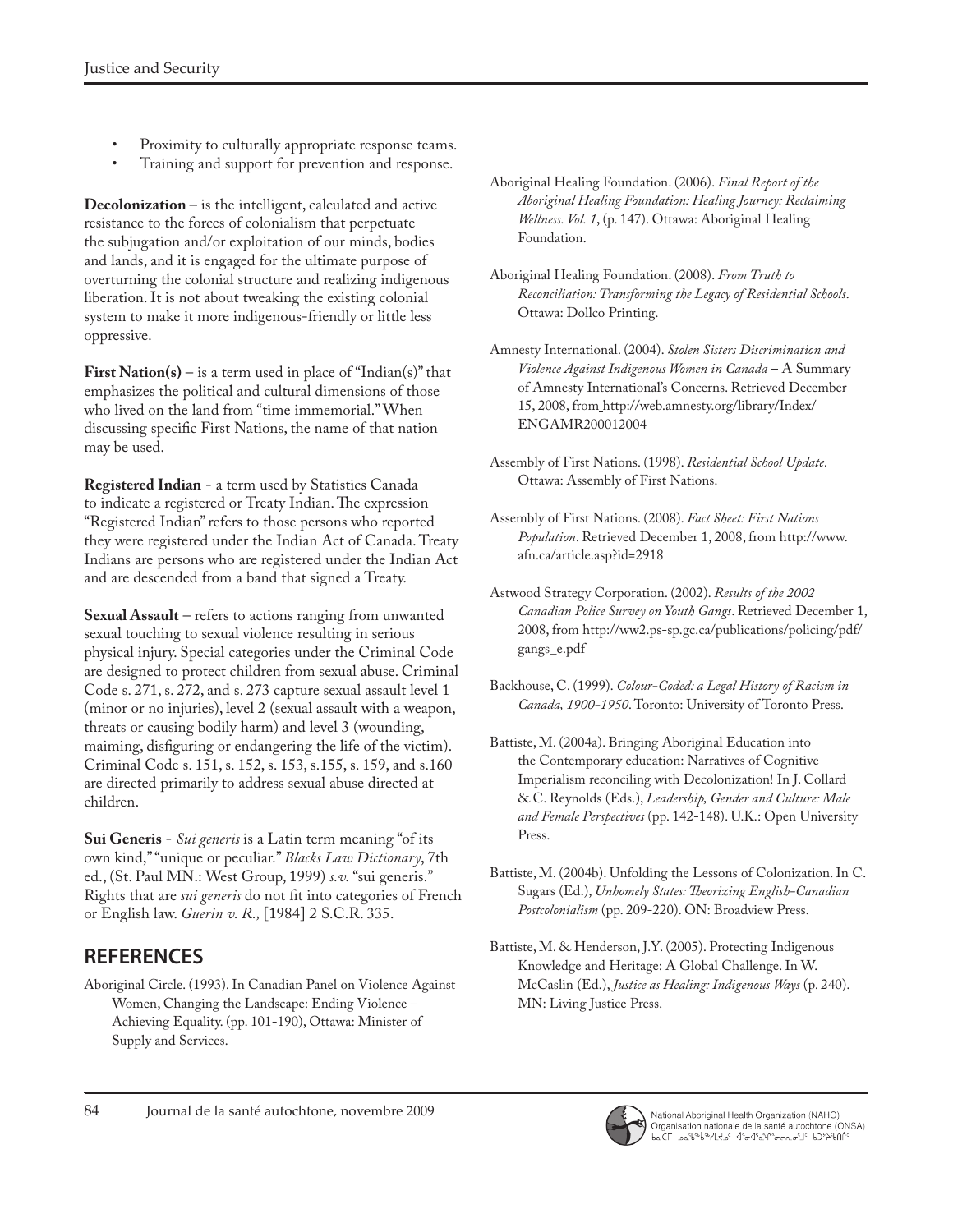- Bennette, M. & Blackstock, C. (2002). *A Literature Review and Annotated Bibliography Focusing on aspects of Aboriginal Child Welfare in Canada*. Ottawa: First Nations Child and Family Caring Society of Canada.
- Bernier, C. (2007). *Speech for Delivery, and Presented at the National Aboriginal Policing Forum*. Ottawa: Pacific Business and Law Institute (unpublished on file with the authors).
- Brzozowski, J., Taylor-Butts, A. & Johnson, S. (2006). *Victimization and offending among the Aboriginal population in Canada*. Ottawa: Statistics Canada – Catalogue no. 85-002-XIE, 26(3).
- Canadian Association of Elizabeth Fry Societies. (2006). *Health and Mental Health*. Ottawa. Retrieved December 21, 2008, from http://www.elizabethfry.ca/eweek06/pdf/menthlth.pdf
- Canadian Race Relations Foundation. (2009). *UNEQUAL ACCESS: A Canadian Profile of Racial Differences in Education, Employment and Income*. Retrieved February 13, 2009, from http://www.crr.ca/content/view/260/538/lang,english/
- Chandler, M. & Lalonde, C. (2004a). Cultural Continuity as a Hedge against Suicide in Canada's First Nations. *Transcultural Psychiatry, 35*, 191-219.
- Chandler, M. & Lalonde, C. (2004b). Culture, Selves, and Time: Theories of Personal Persistence in Native and Non-Native Youth. In C. Lightfoot, C. Lalonde & M. Chandler (Eds.), *Changing Conceptions of the Psychological Life*. Nahwah, NJ: Laurence Erlbaum and Associates
- Chandler, M. & Lalonde, C. (Forthcoming) Cultural Continuity as a Moderator of Suicide Risk Among Canada's First Nations. In L. Kirmayer & G. Valaskakis (Eds.), *The Mental Health of Canadian Aboriginal Peoples: Transformations, Identity, and Community*. Vancouver: University of British Columbia Press.
- Chansonneuve, D. (2005). *Reclaiming Connections: Understanding Residential School Trauma Among Aboriginal People*. Ottawa: Aboriginal Healing Foundation. Retrieved January 26, 2009, from http://www.ahf.ca/publications/research-series
- Chartrand, L., Logan, T.E. & Daniels, J.D. (2006). *Métis History and Experience and Residential Schools in Canada*. Ottawa: Aboriginal Healing Foundation.
- DeSouza, M. (2008, January 16). Canada's aboriginal population passes one million. *The Star Phoenix*, p. D4.
- Eng, S. (2005). *Policing for the Public Good: A Commentary. In D. Cooley (Ed.), Re-imagining Policing in Canada* (p. 320). Toronto: University of Toronto Press.
- First Nations and Inuit Regional Health Survey National Steering Committee. (2002). *First Nations and Inuit Regional Health Survey, National Report*. Ottawa: National Aboriginal Health Organization.
- First Nations Child and Family Caring Society of Canada. (2007). *Wen:de Series of Reports Summary Sheet*. Retrieved January 26, 2009, from http://www.fncfcs.com/docs/ WendeReportsSummary.pdf
- Government of Newfoundland and Labrador. (2005). *Facts on Violence*. Newfoundland & Labrador: Canada.
- Hamilton, A.C. & Sinclair, C.M. (1991). *Report of the Aboriginal Justice Inquiry of Manitoba: The Justice System and Aboriginal People. Vol. 1*. Winnipeg: The Inquiry.
- Health Canada. (2001). *A Statistical Profile on the Health of First Nations in Canada for the Year 2000*. Ottawa: Canada.
- Health Canada. (2005). *First Nations Comparable Health Indicators*. Retrieved December 15, 2008, from http://www.hc-sc.gc.ca/ fniah-spnia/diseases-maladies/2005-01\_health-sante\_indicateng.php
- Henderson, B. (1996). *Notes on the Indian Act.* Retrieved December 19, 2008, from http://www.bloorstreet.com/200block/sindact. htm
- Henderson, J.Y. (2006). *First nations Jurisprudence and Aboriginal Rights*. Saskatoon: Native Law Centre.

Indian Act, R.S.C. 1985, c. I-5.

Indian Act, 1876. S.C. 1875, c. 18.

Indian Act, 1906, S.C. c. 81, s. 2(c).

- Indian and Northern Affairs Canada. (2007). *Historical Trends Registered Indian Population Canada 1982-2007*. Retrieved December 8, 2008, from http://www.ainc-inac.gc.ca/ai/rs/pubs/ sts/ht/ht-can-eng.pdf
- Inuit Tapiriit Kanatami & Inuit Circumpolar Council (Canada). (2007). *Building Inuit Nunaat, The Inuit Action Plan*. Ottawa: Inuit Tapiriit Kanatami & Inuit Circumpolar Council.

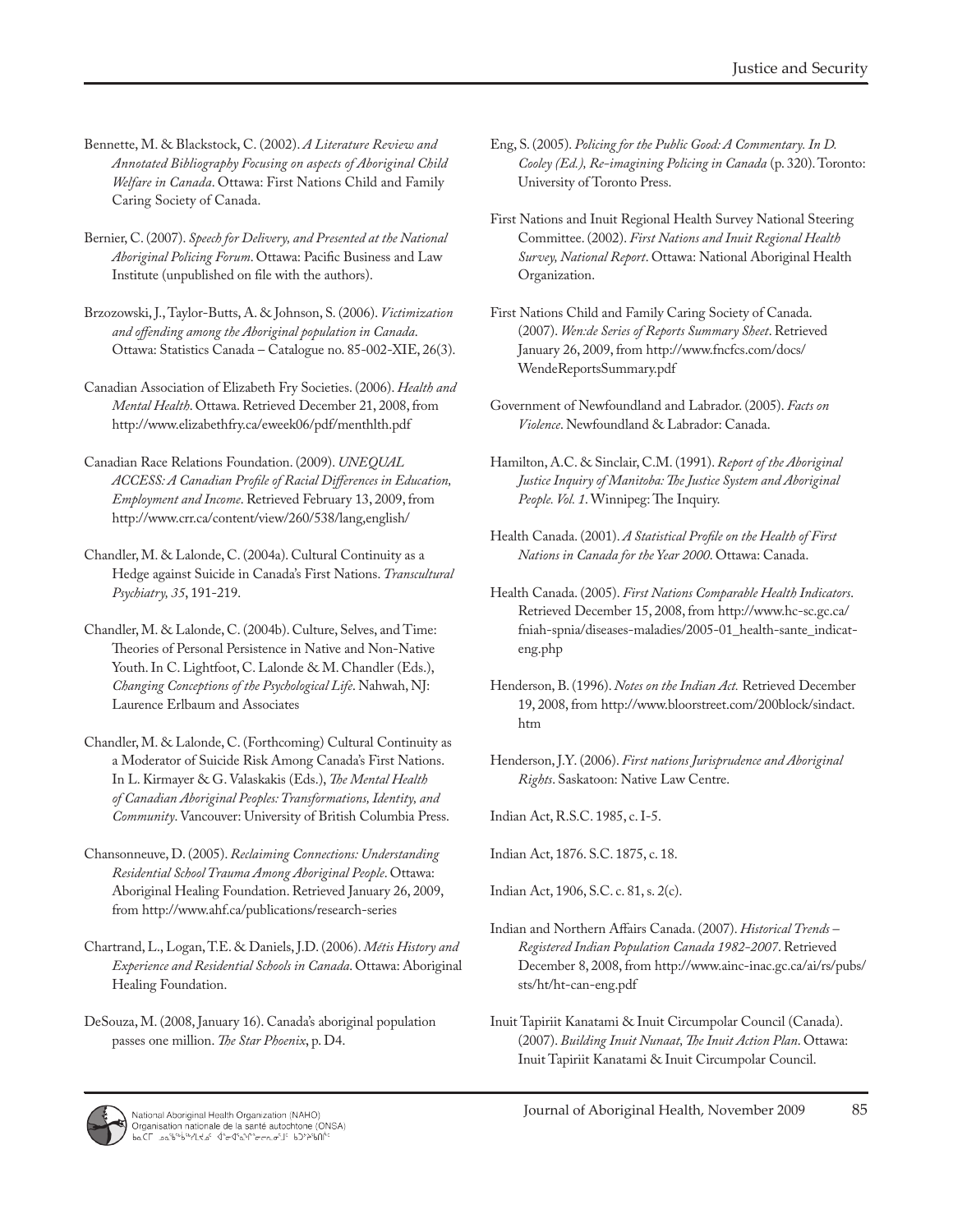- Irvine, K. (2004). *First Nations Child & Family Caring Society Crisis Response in First Nations Child and Family Services*. Blackstock, C. (Ed.) Retrieved December 19, 2008, from http://www. fncfcs.com/docs/Communities\_in\_Crisis.pdf
- Lane, P., Bopp, M., Bopp, J., & Norris, J. (2005). Mapping the Healing Journey: First Nations Research Project on Healing in Canadian Aboriginal Communities. In W.D. McCaslin (Ed.), *Justice as Healing: Indigenous Ways* (pp. 396-405). MN: Living Justice Press
- Linden, S.B. (2007). *Ipperwash Inquiry*. Ontario: Ministry of the Attorney General
- Lux, M. (2001). Medicine That Walks: Disease, Medicine, and Canadian Plains Native Peoples; 1880-1940. Toronto: University of Toronto Press
- Luxely, J., DeRiviere, L., Prakash, T., Blackstock, C., Wien, F., & Thomas Prokop, S. (2005). *WEN:DE The Journey Continues: The National Policy Review on First Nations Child and Family Services Research Project: Phase Three*. Retrieved January 26, 2009, from http://www.fncfcs.com/docs/ WendeJourneyContinues.pdf
- MacKinnon, K.A. (2008). Labouring to nurse: the work of rural nurses who provide maternity care. *The International Electronic Journal of Rural and Remote Health Research, Education, Practice and Policy 8*, 1047. (online) http://www.rrh.org.au/ publishedarticles/article\_print\_1047.pdf
- National Aboriginal Health Organization. (2007). *About NAHO*. Ottawa:NAHO. (online) http://www.naho.ca/english/about. php
- National Aboriginal Health Organization. (2002). *Improving population health, health promotion, disease prevention and health protection services and programs for aboriginal people: recommendations for NAHO activities*. Ottawa:NAHO.
- National Council of Welfare. (2008a, December 10). Press Release. Retrieved December 19, 2008, from http://www.ncwcnbes. net/documents/newsroom/2008DecPressreleaseE.pdf
- National Council of Welfare. (2008b). *First Nations, Métis and Inuit Children and Youth: Time to Act*. Retrieved December 19, 2008, from http://www.ncwcnbes.net/documents/ researchpublications/ResearchProjects/FirstNationsMetisInuit ChildrenAndYouth/2007Report-TimeToAct/ReportENG.pdf
- National Council of Welfare. (2008c). *Welfare Incomes, 2006 and 2007. Vol. 128.* Retrieved December 19, 2008, from http:// www.ncwcnbes.net/documents/researchpublications/ OtherPublications/2008Report-WelfareIncomes2006-2007/ Report-WelfareIncomes2006-2007E.pdf
- National Council of Welfare. (2007d, September 18). Press Release. Retrieved December 19, 2008, from http://www.ncwcnbes. net/documents/researchpublications/ResearchProjects/ FirstNationsMetisInuitChildrenAndYouth/2007Report-TimeToAct/PressReleaseENG.htm
- Native Women's Association of Canada. (2007). *Reclaiming Our Way of Being: Matrimonial Real Property Solutions Position Paper*. Retrieved December 19, 2008, from http://www.nwachq.org/en/documents/NWACMRP.pdf
- Paradis, S. (2007, July 2). Residents Live in fear due to lack of Police. *Timmins Daily Press*, p. 1

Point, R.v. (1957). 22 W.W.R. p. 527.

- Public Safety Canada. (2006). *An investigation into the formation and recruitment processes of Aboriginal gangs in western Canada*. Retrieved from http://www.publicsafety.gc.ca/res/cor/apc/ abor\_gangs-eng.aspx
- Public Safety Canada. (2007). *First Nations Policing Policy*. Retrieved December 21, 2008, from http://publicsafety.gc.ca/ pol/le/FNPP-en.asp
- Quann, N. & Trevethan, S. (2000). *Police-Reported Aboriginal Crime in Saskatchewan*. Ottawa: Statistics Canada – Catalogue no. 85F0031-XIE.
- Royal Commission on Aboriginal Peoples. (1996). *Report of the Royal Commission on Aboriginal Peoples. Vol. 1-5*. Retrieved June 16, 2009, from http://www.ainc-inac.gc.ca/ap/index-eng. asp
- S.C. (1850). *An Act for the Better Protection of the Lands and Property of the Indians in Lower Canada*. C. 42, s. 5.
- Saskatchewan. (2004). *Commission on First Nations and Métis Peoples and Justice Reform: Final Report Legacy of Hope An Agenda for Change*, Vol. 1, pp. 1-2, 8-24, Retrieved March 21, 2009, from http://www.justicereformcomm.sk.ca/
- Statistics Canada. (2004a). *CANSIM, Table 051-0001*, Centre for Criminal Justice Statistics



National Aboriginal Health Organization (NAHO)<br>Organisation nationale de la santé autochtone (ONSA)<br>bالله العامد المستمرين المستمرين المستمرين المستمرين المستمرين المستمرين المستمرين المستمرين المستمرين المستمر